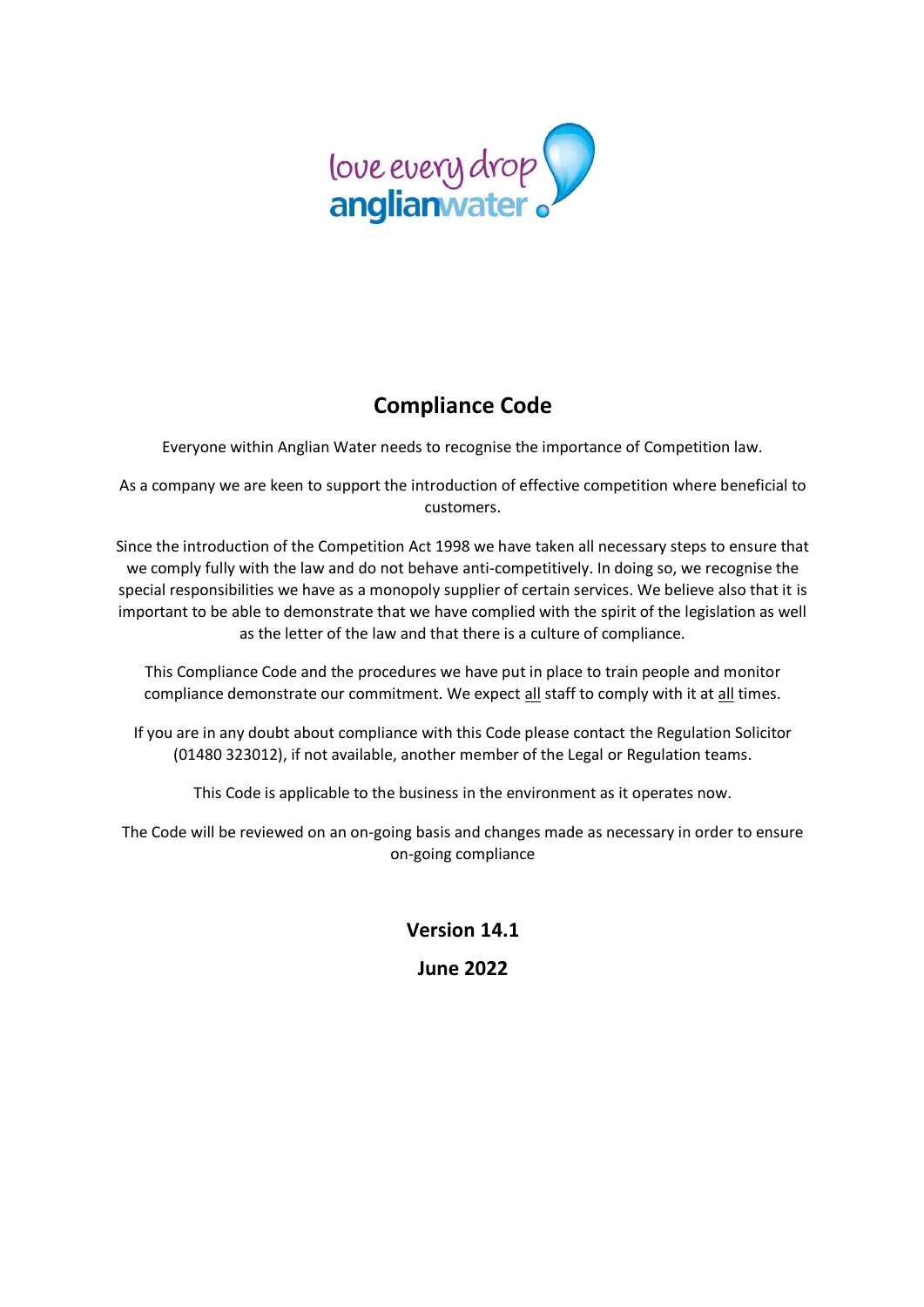# **Version control**

| <b>Version number</b> | Date reviewed     | Date published    |  |  |
|-----------------------|-------------------|-------------------|--|--|
| 1.0                   | 3 November 2008   | 3 November 2008   |  |  |
|                       |                   |                   |  |  |
| 2.0                   | 6 April 2009      | 7 October 2009    |  |  |
| 3.0                   | 16 June 2011      | 22 June 2011      |  |  |
| 4.0                   | 28 September 2012 | 21 November 2012  |  |  |
| 5.0                   | 03 September 2013 | 30 September 2013 |  |  |
| 6.0                   | 11 September 2014 | 7 October 2014    |  |  |
| 7.0                   | 1 May 2015        | 13 May 2015       |  |  |
| 8.0                   | 2 February 2016   | 5 February 2016   |  |  |
| 9.0                   | 4 January 2017    | 17 January 2017   |  |  |
| 10.0                  | 22 February 2017  | 1 April 2017      |  |  |
| 11.0                  | 16 February 2018  | 21 March 2018     |  |  |
| 12.0                  | 31 August 2018    | 2 October 2018    |  |  |
| 13.0                  | 26 July 2019      | 13 November 2019  |  |  |
| 13.1                  | 1 March 2021      | 5 March 2021      |  |  |
| 14.0                  | 20 April 2022     | 18 May 2022       |  |  |
| 14.1                  | 1 June 2022       | 1 June 2022       |  |  |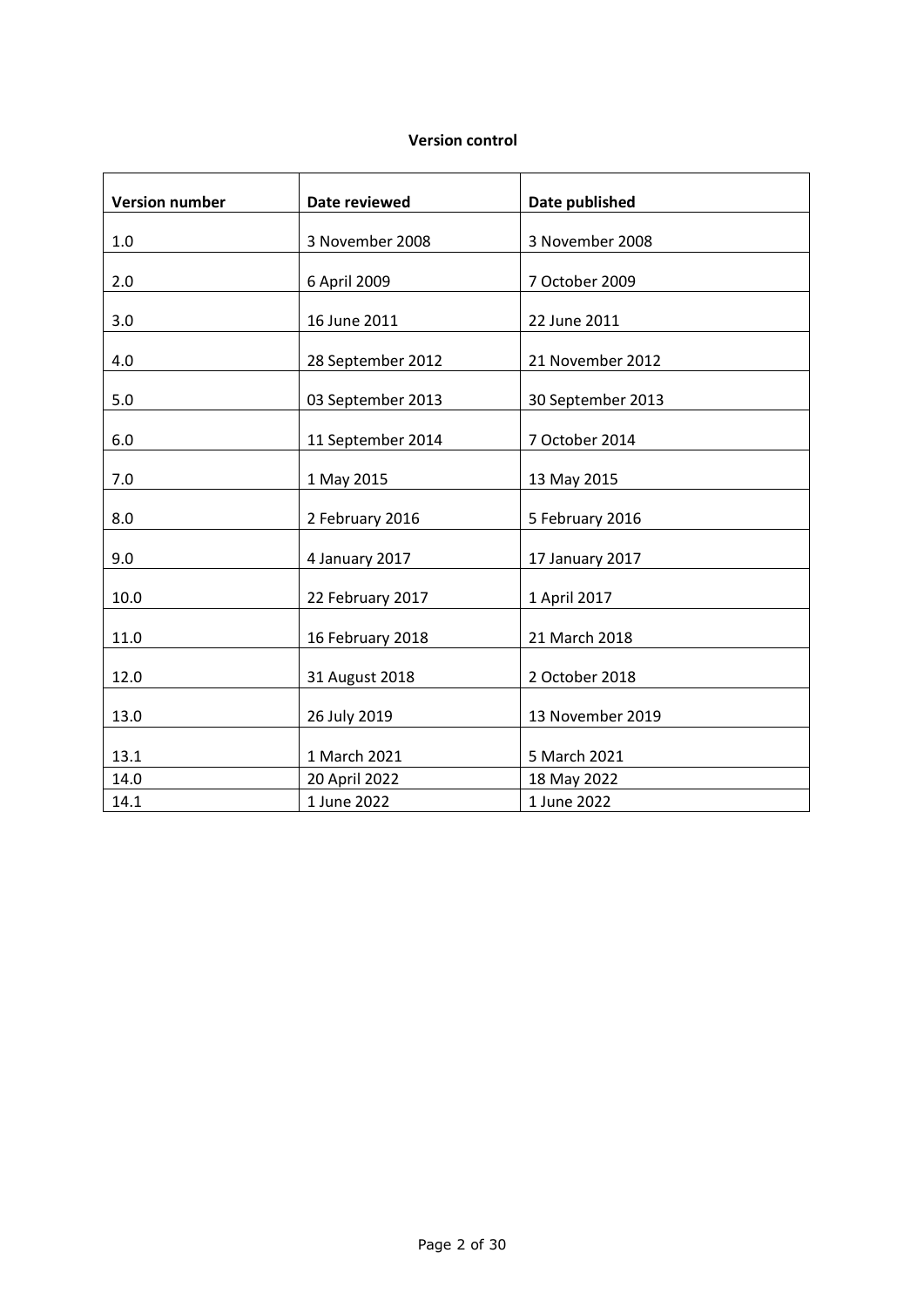# **Contents**

| 1.               |                                                                             |  |  |
|------------------|-----------------------------------------------------------------------------|--|--|
| $\overline{2}$ . |                                                                             |  |  |
| 3.               |                                                                             |  |  |
| 4.               |                                                                             |  |  |
| 5.               |                                                                             |  |  |
| 6.               |                                                                             |  |  |
| 7 <sub>1</sub>   |                                                                             |  |  |
|                  |                                                                             |  |  |
| 8.               |                                                                             |  |  |
| 9.               |                                                                             |  |  |
| 10.              |                                                                             |  |  |
| 11.              |                                                                             |  |  |
|                  |                                                                             |  |  |
| 12.              |                                                                             |  |  |
| 13.              |                                                                             |  |  |
| 14.              |                                                                             |  |  |
| 15.              |                                                                             |  |  |
| 16.              |                                                                             |  |  |
| 17.              |                                                                             |  |  |
|                  |                                                                             |  |  |
|                  |                                                                             |  |  |
|                  |                                                                             |  |  |
|                  | Appendix 3 - Condition R, Non-discrimination and Confidentiality clauses 24 |  |  |
|                  |                                                                             |  |  |
|                  | Appendix 5 - Guidance for Asset Intelligence in relation to Developments 28 |  |  |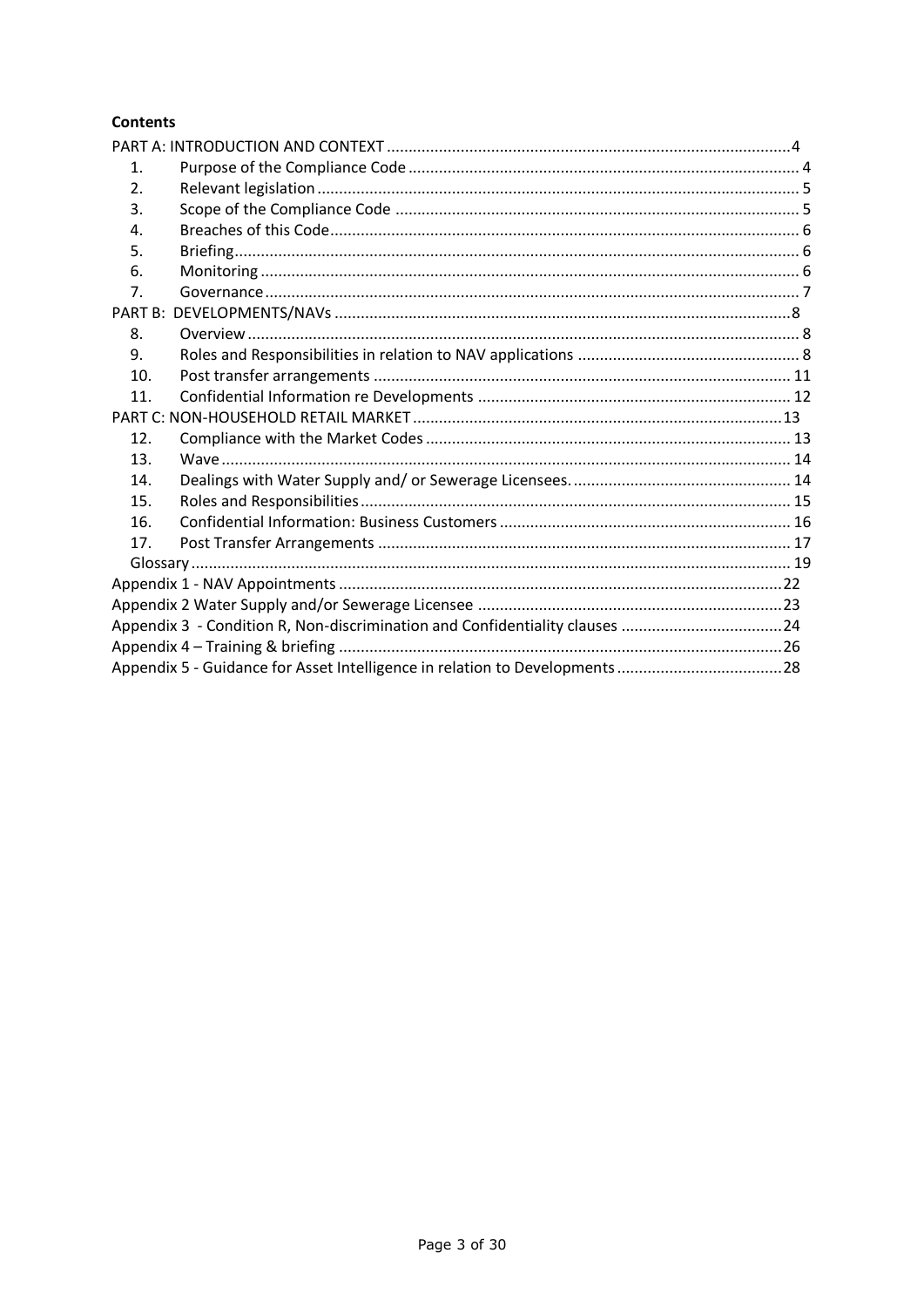# <span id="page-3-0"></span>**PART A: INTRODUCTION AND CONTEXT**

# <span id="page-3-1"></span>**1. Purpose of the Compliance Code**

- 1.1. The water industry is currently set up to provide for competition via New Appointments and Variations (NAV) Appointments and Water Supply and/ or Sewerage Licensees (WSSLs or Retailers). Self Lay Organisations (SLOs) also compete to supply on-site infrastructure to developments. In order to ensure appropriate behaviour by employees to prevent us being legitimately accused of anti-competitive behaviour or anticompetitive practices we must have appropriate guidance in place. (Remember: intention is not always necessary. If the unintended effect is to exclude competition then that will be regarded as anti-competitive behaviour.)
- 1.2. Following the opening of the non-household retail market in April 2017, all eligible business, public sector, charitable and not for profit organisations in England can choose who they receive their water and sewerage from. Being able to switch water and sewerage service supplier means that businesses are free to negotiate for the best package that suits their needs; be it through more efficient customer service and bettertailored packages, water efficiency advice, or price.
- 1.3. Our wholesale business continues to have a monopoly in relation to the supply of treated water to customers in the Anglian region. AWS Wholesale is also the sole supplier of water recycling services to most of the customers in our region. Because AWS Wholesale has such substantial market power, we have special responsibilities to our customers, including Retailers who are customers of AWS Wholesale.
- 1.4. In order to ensure compliance with the Competition Act 1998 there have been changes in the structure of the business. As any further changes occur, this Code will be kept under review and updated as necessary.
- 1.5. Under Condition R of our Instrument of Appointment, we are required to have a Compliance Code for the purposes of our dealings with licensees which complies with guidance published by Ofwat. Anglian Water has decided to apply the same principles to dealings with applicants for a NAV Appointment.
- 1.6. This Code ensures that Anglian Water Services Ltd (Anglian Water) complies with its legal and regulatory obligations. Accordingly, it must be followed by all staff at all times and should be read in conjunction with the Competition Act Compliance Policy available on Lighthouse. This code is also available on Lighthouse.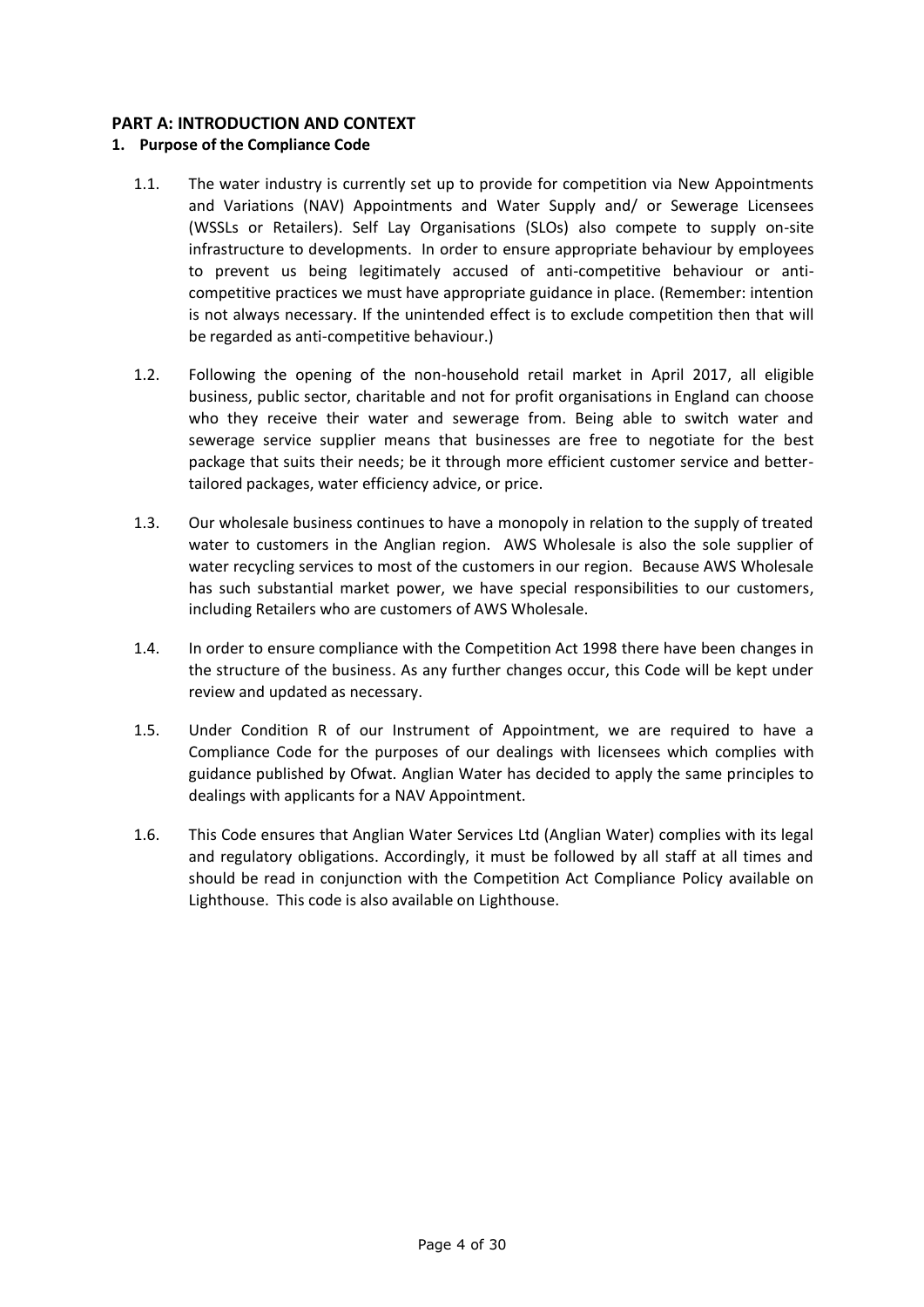# <span id="page-4-0"></span>**2. Relevant legislation**

- 2.1. The Competition Act 1998 prohibits the following anti-competitive behaviour:
	- Any agreement (or other action) by undertakings which has as its object or effect the prevention, restriction or distortion of competition; and
	- Any conduct which amounts to an abuse of a dominant position.
- 2.2. Anglian Water is likely to be dominant within its area in many aspects of water supply and sewerage supply so it must take special care not to abuse its dominant position.
- 2.3. Whilst the Competition Act sets general prohibitions, the WSSL regime introduced by the Water Act 2014 is more specific.
- 2.4. Conditions R and S were added to Anglian Water's Instrument of Appointment to facilitate retail competition (see Appendix 3 for more details). Under Condition R, all negotiations with, and any information received from or about a licensee must be kept strictly confidential. In addition, we must not show undue preference or undue discrimination and we must have a Compliance Code.

# <span id="page-4-1"></span>**3. Scope of the Compliance Code**

- 3.1. Anglian Water is most at risk when dealing with potential NAV Appointees and WSSLs. For the purposes of this code, we have referred to these as "Competitive Enquiries". Other dealings with developers and customers, which are dealt with by Development Services, will be referred to as "Normal Dealings". It should be noted that Development Services does not undertake retail activities in serving new developments. Anglian Water must however, respond to any statutory requisition to supply new developments. It therefore remains important to ensure that all costs provided to potential NAV applicants for off-site infrastructure are consistent with those costs that are generated in response to a requisition. It is also important to ensure that levels of service are applied consistently such that there is no undue delay caused in responding to a request made by a potential NAV applicant.
- 3.2. This Code covers:
	- NAV Appointments within Anglian Water's area (paragraphs 8-11);
	- Compliance with the non-household retail market codes and dealing with Retailers, including Wave (a joint venture between NWG Business Limited and Anglian Water Business (National) Limited (AWB(N)) which is part of Anglian Water Group operating under a Water Supply License and a Sewerage License (paragraphs 12-17);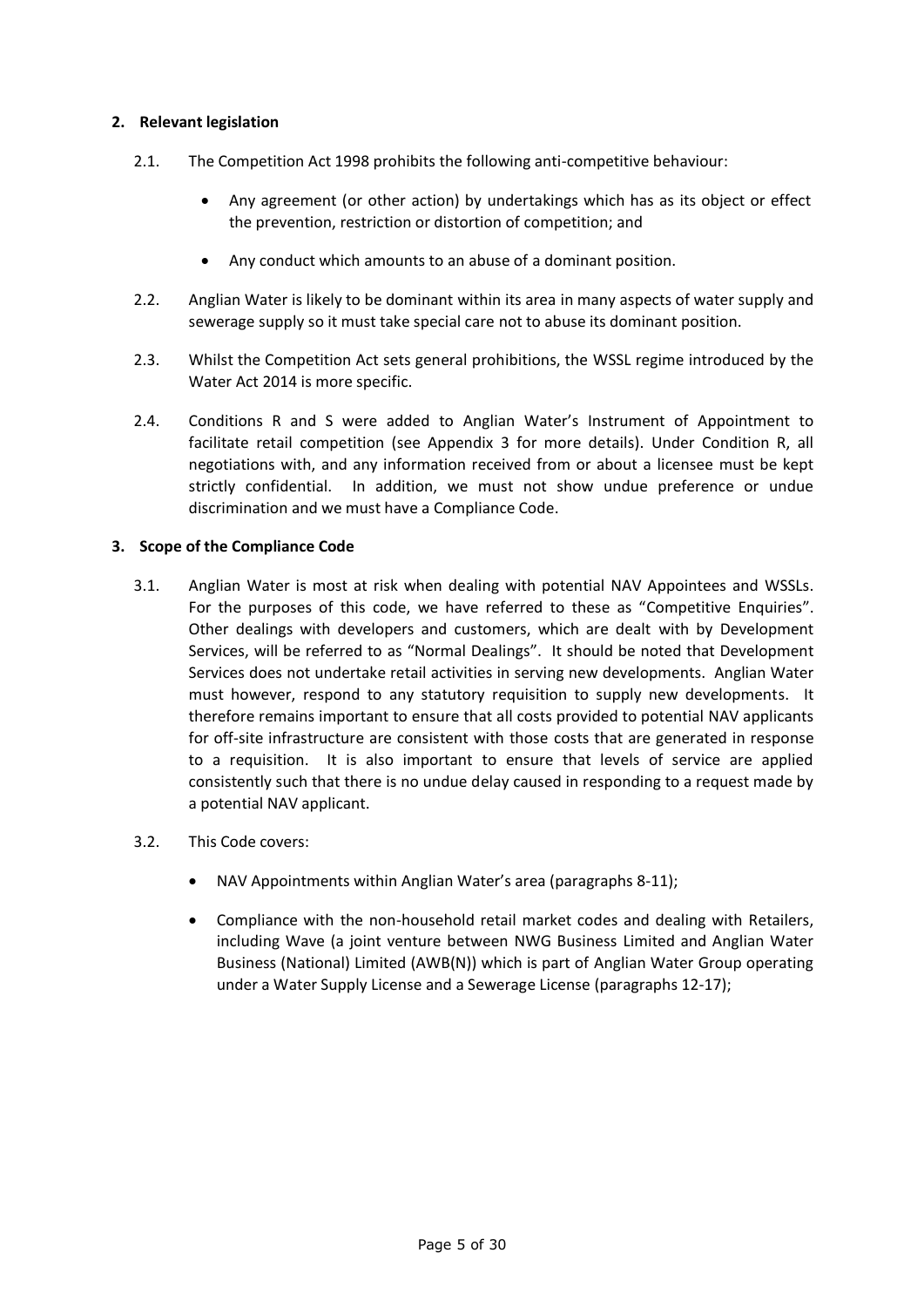# <span id="page-5-0"></span>**4. Breaches of this Code**

- 4.1. Any breach of this Code (unless trivial or immaterial) may result in disciplinary proceedings being taken against the employee involved. This is because any breach of this Code could put the company at jeopardy of being in breach of the Competition Act 1998, the Water Industry Act 1991 and/or the Company's Instrument of Appointment.
- 4.2. Ofwat can impose financial penalties for a breach of the Competition Act 1998 or for a breach of its statutory duties under the Water Industry Act 1991 or the company's Instrument of Appointment. These fines can be up to 10% of group turnover.
- 4.3. In addition, for certain offences under the Competition Act, individual employees may be liable personally and if found guilty, could be fined or sentenced to a term of imprisonment.
- 4.4. Any complaint against AWS Wholesale being in breach of competition law will be raised through the Wholesale Service Centre (WSC) who may seek advice from the Legal team before responding to the complaint. If the issue remains unresolved, it may be escalated through the Senior Competition Economist, Legal Director and Wholesale Board.

# <span id="page-5-1"></span>**5. Briefing**

- 5.1. Training on the requirements of the Competition Act 1998 and this Code will be provided to all employees in roles or functional areas where there is a risk of non-compliance. Those members of staff on the High Risk Register will undertake refresher training on the Compliance Code when it is updated at least once every 12 months. Completion of training will be monitored through Anglian Water's online training portal.
- 5.2. Briefing will be given to the individuals occupying the roles and functional areas identified in Appendix 4.
- 5.3. In the event of any doubt or ambiguity regarding any aspect of competition law, Condition R or this Code, employees should discuss with their line manager initially and seek further advice from either the Regulation Solicitor (01480 323012) or, if not available, with another member of the Legal team. All training related enquiries should be directed to the Wholesale Market Services Team (01733 414631).

# <span id="page-5-2"></span>**6. Monitoring**

- 6.1. All enquiries by WSSLs/Retailers must be submitted to the Wholesale Service Centre. All Retailer enquiries should be submitted through the Retail Portal and access will be provided by our Wholesale Service Centre upon signing of the Wholesale-Retail Contract. All enquiries will be monitored on a day-to-day basis using a risk-based approach.
- 6.2. Applicants for a NAV Appointment should submit enquiries to our Pre-Development team using the dedicated NAV portal, Inflow. The Pre-Development team (which sits within Development Services) will record the enquiry and act as the single point of contact. Access to Inflow can be requested by emailing [InFlowInternalSupport@anglianwater.co.uk.](mailto:InFlowInternalSupport@anglianwater.co.uk)
- 6.3. Our system Inflow and the Wholesale Service Centre System are the primary tools used for the retention of enquiry records and the monitoring of compliance of this code. Full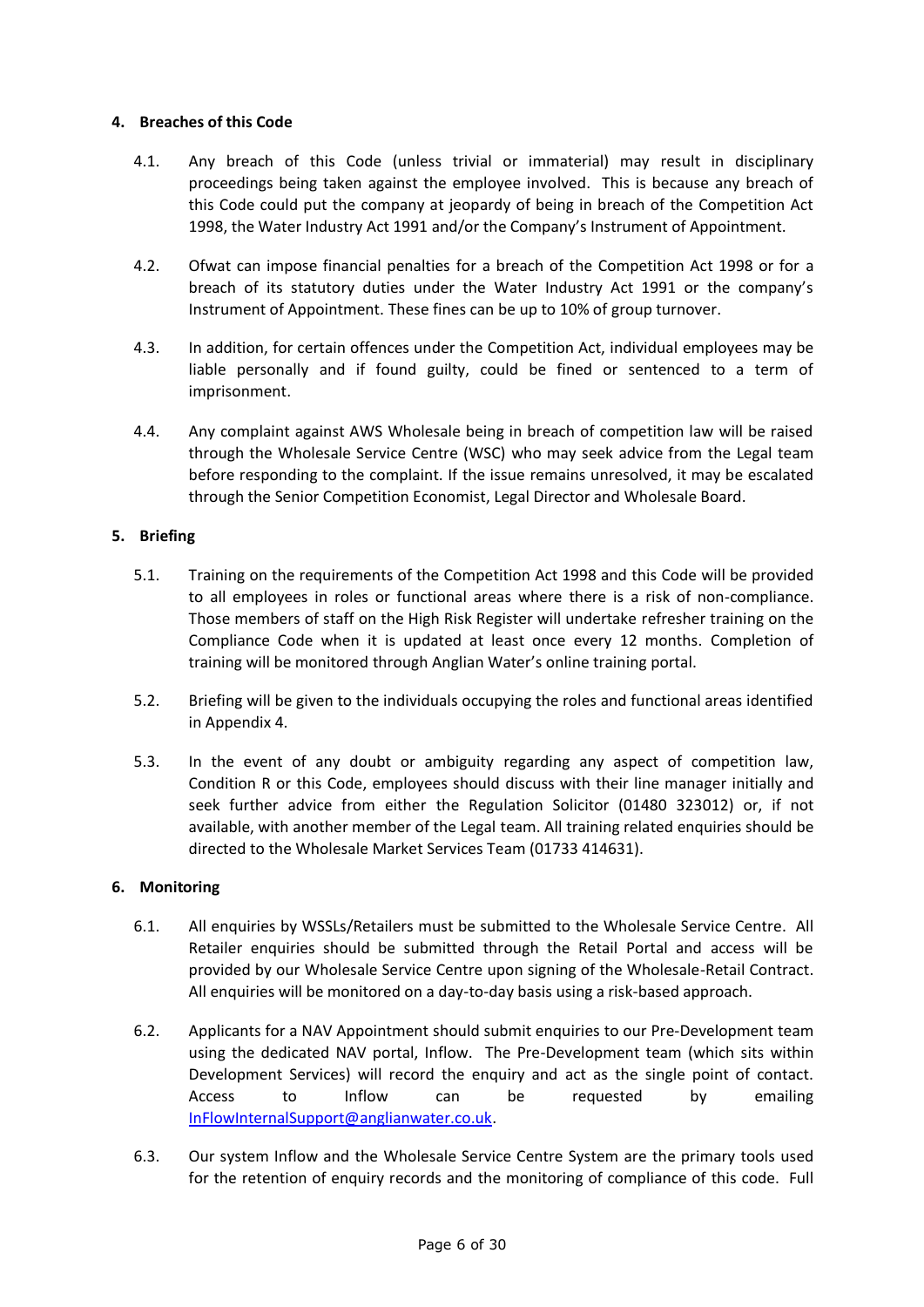access to Inflow is restricted to those in Development Services Team. Retailers can request customer user portal access to Inflow, which allows them access growth information on an enquiry-by-enquiry basis.

- 6.4. Full access to The Wholesale Service Centre System is restricted to those in the Wholesale Market Services team (within Wholesale Services). Retailers can request access to Retail Portal, which allows them to submit wholesale service requests in line with the Market Codes.
- 6.5. Access through Inflow and Retailer portals ensure that Anglian Water responds to all retail enquiries in an efficient, fair and consistent manner. In addition, Internal Audit will audit the processes, systems and documentation every two years as a minimum to ensure compliance.
- 6.6. Under Condition R, the Legal Team must review this document at intervals not exceeding 12 months.

# <span id="page-6-0"></span>**7. Governance**

- 7.1. Our Wholesale Board provides a controlled forum for discussion and decisions to ensure Anglian Water is compliant.
- 7.2. The terms of reference of this board is regularly reviewed to ensure it remains effective.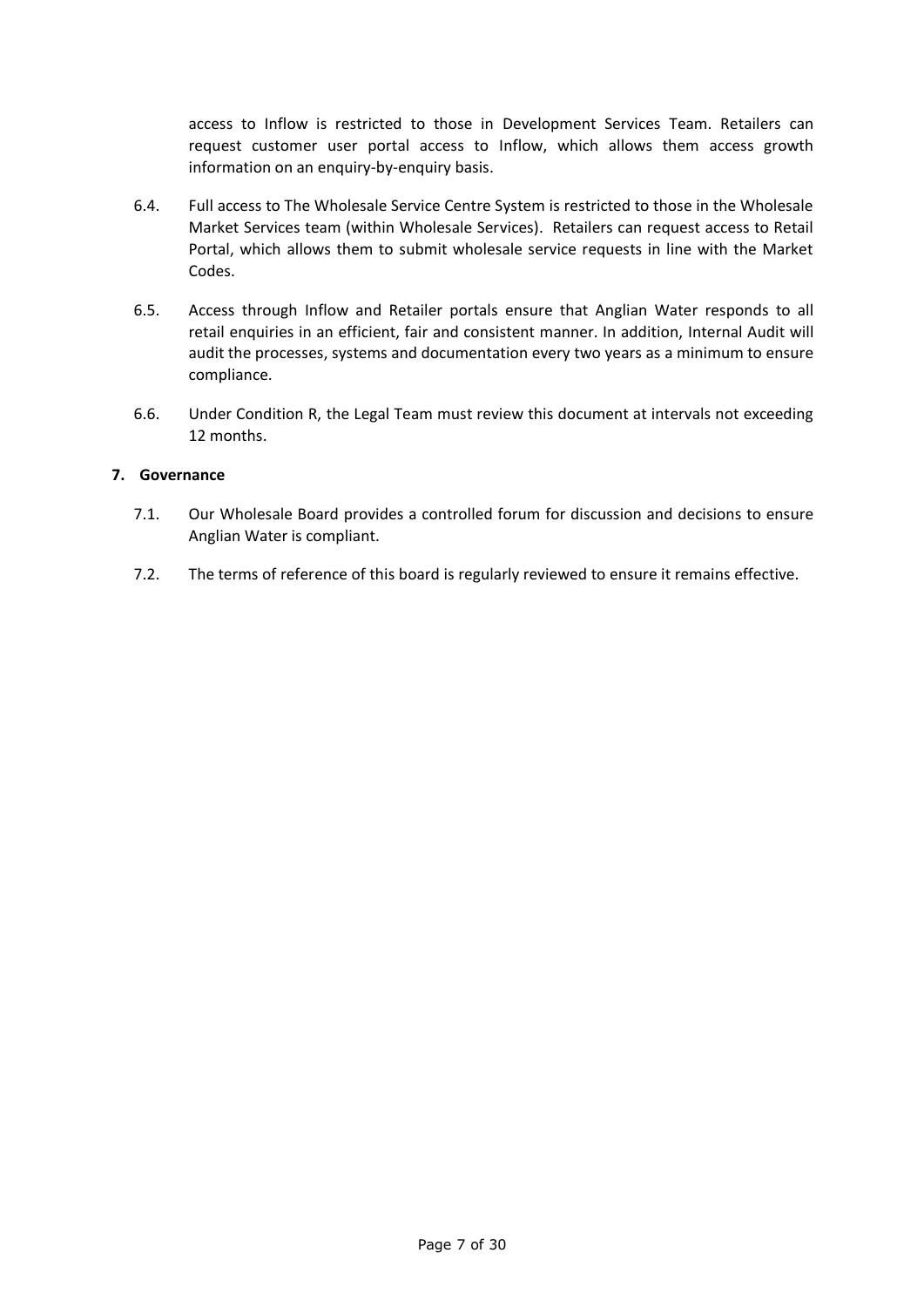# <span id="page-7-0"></span>**PART B: DEVELOPMENTS/NAVs**

# <span id="page-7-1"></span>**8. Overview**

- 8.1. Whilst many small developers will apply directly to Anglian Water when they want to make a new connection to our water or sewerage network, some larger developers see the benefit in obtaining multiple quotes to supply water and/or sewerage services to new developments. Frequently, developers also ask suppliers to construct the required onsite infrastructure and off-site reinforcements (including assets such as new pumping stations). A developer may approach Development Services requesting a quote to supply services to a new development. At the same time, a NAV Applicant may wish to obtain bulk supply/bulk discharge prices for supplies of water/discharges from the boundary of the new development.
- 8.2. As explained further in Appendix 1, there are two main types of Eligible Sites: those where the site is not served by an existing undertaker (known as new development or 'greenfield' NAVs) and those where the premises is supplied with at least 50,000m3 of water per year (known as large user NAVs). A NAV may also be awarded where consent is given by Anglian Water. This section sets out the procedures for dealing with applications for a NAV appointment and the roles of key teams.
- 8.3. AWS will only provide statutory offers based on AWS regulatory obligations to Developers. This effectively removes the contestable nature of developments, as NAV applicants will be provided with the same inputs and costs that are available directly to the Developer. In addition to this policy, there are new charging rules and structures which place all providers of developer services (be they Anglian Water, NAV or self-lay provider) on an equal footing. Namely the full funding of network reinforcement through the infrastructure charge (as opposed to being partially funded by requisition charges) and Anglian Water's policy that the point of connection for all developments be the nearest main of equal or greater diameter. This is outlined in Sections E5 and F5 of our Developer Charging Arrangements.<sup>1</sup>
- 8.4. As a result, the Development Services team is considered part of the wholesale business. Development Services must ensure that they treat all customers including NAV applicants equivalently by delivering the same services levels, information and infrastructure provision. The Pre-Development team will monitor service levels to ensure equivalent services are provided to all parties. This will be regularly reported through the appropriate governance forum.

# <span id="page-7-2"></span>**9. Roles and Responsibilities in relation to NAV applications**

# **Role of Development Services**

9.1. The NAV Growth Liaison Manager within the Pre-Development team will manage communications with NAV Applicants. This role is responsible for managing NAV enquiries from first point of contact to conclusion. Where bulk services agreements are

<sup>1</sup> [https://www.anglianwater.co.uk/siteassets/developers/help--advice/development-services-charging](https://www.anglianwater.co.uk/siteassets/developers/help--advice/development-services-charging-arrangements-2022-23.pdf)[arrangements-2022-23.pdf](https://www.anglianwater.co.uk/siteassets/developers/help--advice/development-services-charging-arrangements-2022-23.pdf)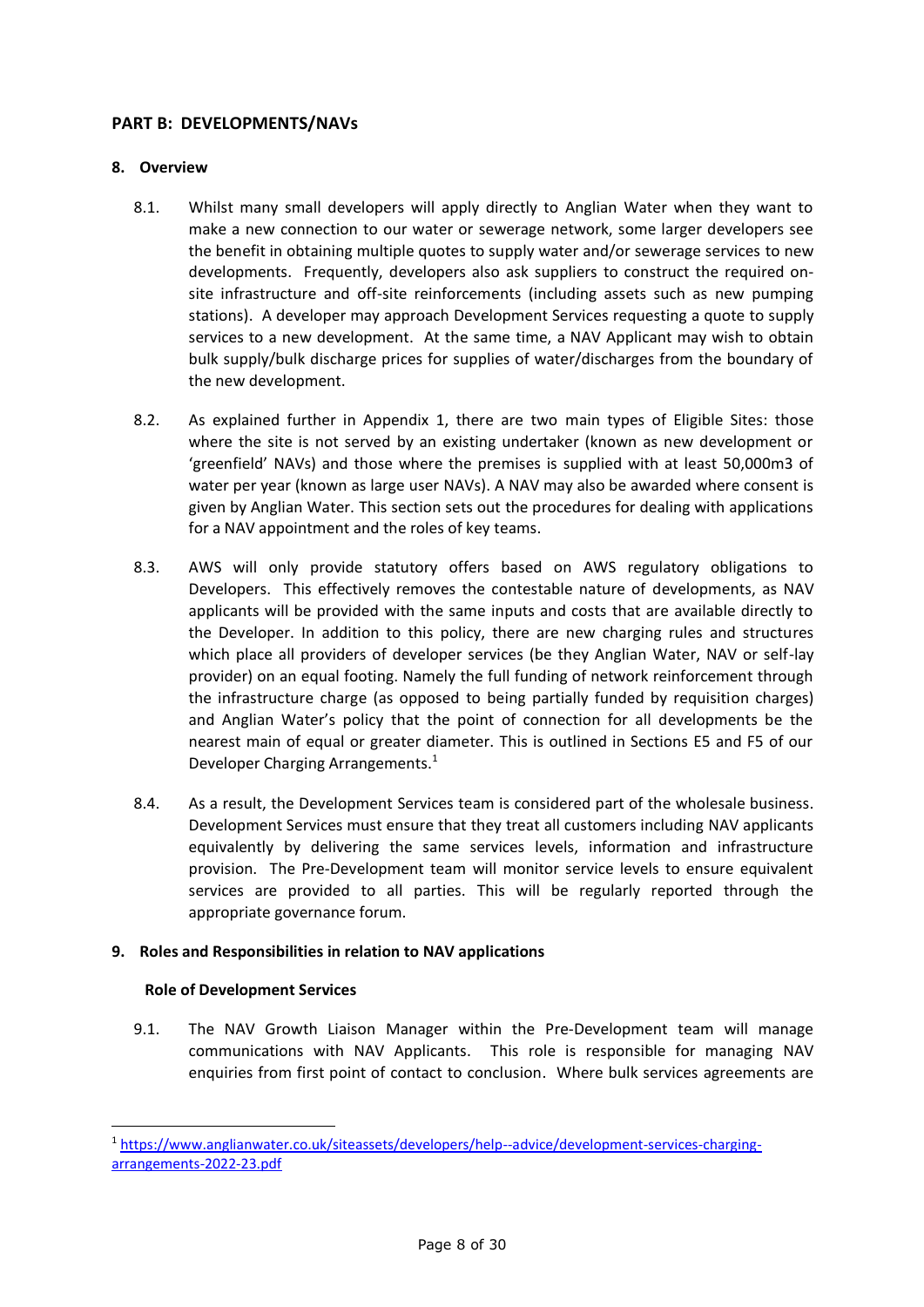put in place with a NAV, on-going account management services (including billing) will be supplied by the Wholesale Service Centre.

- 9.2. A key role of the Pre-Development team is to ensure that Anglian Water treats NAV applicants fairly. This involves ensuring that asset information and costs are consistent and that information is supplied within the same timescales.
- 9.3. The Pre-Development team:
	- must treat all parties in the same way; will receive enquiries from NAV Applicants through Inflow as per the NAV Applications process;
	- will respond to Developer driven Growth requests and Pre-Development Enquiries in line with Equivalence rules;
	- will receive, log and forward enquiries regarding the assets required to supply new developments to Water and/or Water Recycling Asset Intelligence to obtain details of the design and costs;
	- must only offer standard services as published in the wholesale charges scheme. Any deviation must be agreed and signed off through the Wholesale Board;
	- create bulk supply agreements where these follow the template standard agreement developed by Water UK;
	- must ensure that all terms (financial and non-financial) offered to NAV Applicants must be signed off by individuals detailed in the Anglian Water Scheme of Delegation;
	- Raise boundary requests on receipt of Section 8 notice from Ofwat, working with Asset Intelligence to update GIS information, facilitate the provision of as-laid information and ensure that installation of a logger is taken forward by Asset Intelligence and Leakage teams.
	- must co-operate with the rest of Anglian Water Wholesale as long as these rules are observed.
- 9.4. The Development Services Connection Team must ensure loggers are ordered and fitted to the bulk connection in accordance with agreed service levels.

# **Role of the Wholesale Service Centre**

- 9.5. The Wholesale Service Centre:
	- must treat all parties in the same way;
	- will provide on-going account management for NAVs where a bulk agreement is in place.

# **Role of Water/Water Recycling Asset Delivery Planning and Asset Intelligence**

9.6. The Water and Water Recycling Asset Intelligence teams provide comments and advice on solutions required in response to new growth and planning enquiries.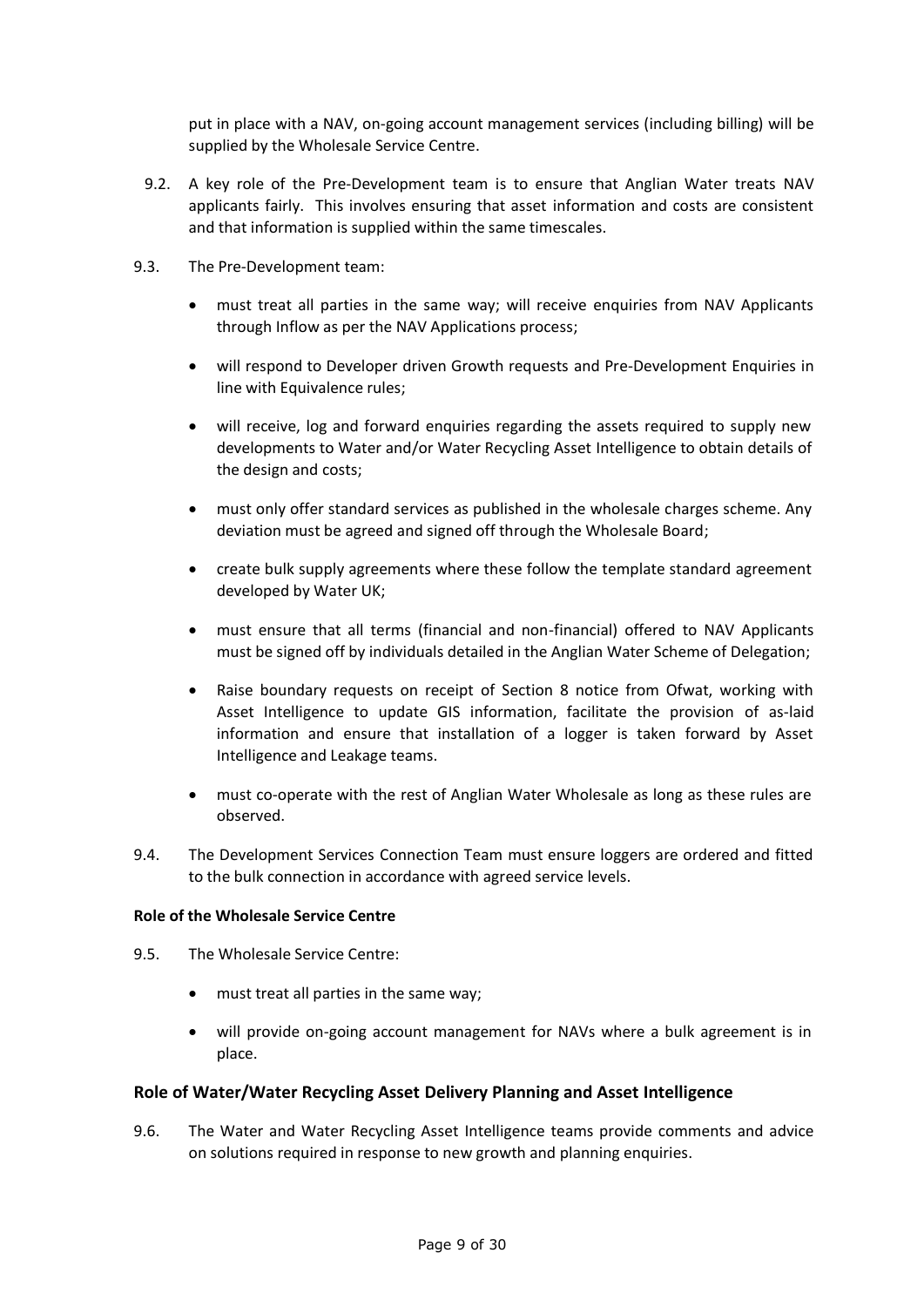- 9.7. Water and Water Recycling Asset Intelligence:
	- must only respond to growth and planning enquiries that have been formally forwarded from Development Services or the Strategic Planning Team or wholesale parties, such as the WSC. Any queries received outside of these channels must be directed to through the correct route before work commences;
	- must formally respond directly to Development Services or the Strategic Planning Team or WSC regarding these enquiries (and not to the originator of the enquiry);
	- can discuss the enquiries directly with the party who has submitted the enquiry to clarify points, under guidance from the main point of contact for the enquiry (e.g. Development Services). However, all discussions or options must be noted and any solution formally proposed must go through the Inflow System managed by Development Services;
	- must comply with the requirements of Appendix 5 (which covers amongst other things, design assumptions, sharing solutions and communicating with NAV Applicants).

# **Role of Policy and Regulatory Strategy**

- 9.8. The Policy and Regulatory Strategy Team must:
	- advise on regulatory issues, as appropriate, to facilitate Normal Dealings and/or respond to Competitive Enquiries;
	- treat all information received from NAV applicants as Confidential Information and must not tell any other NAV any Confidential Information (or even the existence of any such Confidential Information);
	- support the Pre-Development Team where new areas of work on competition require policies to be developed;
	- provide advice and support to the Pre-Development Team on a case by case basis on the asset information requested by a NAV Applicant;
	- carry out relevant analyses as appropriate;
	- inform the Pre-Development Team of any potential concerns in relation to Competitive Enquiries and normal bids;
	- seek advice and support in respect of Competitive Enquiries from other teams as may be necessary;
	- work with the Development Services to respond to non-routine correspondence with Ofwat;
	- check all information is complete and identify further information requirements, as necessary.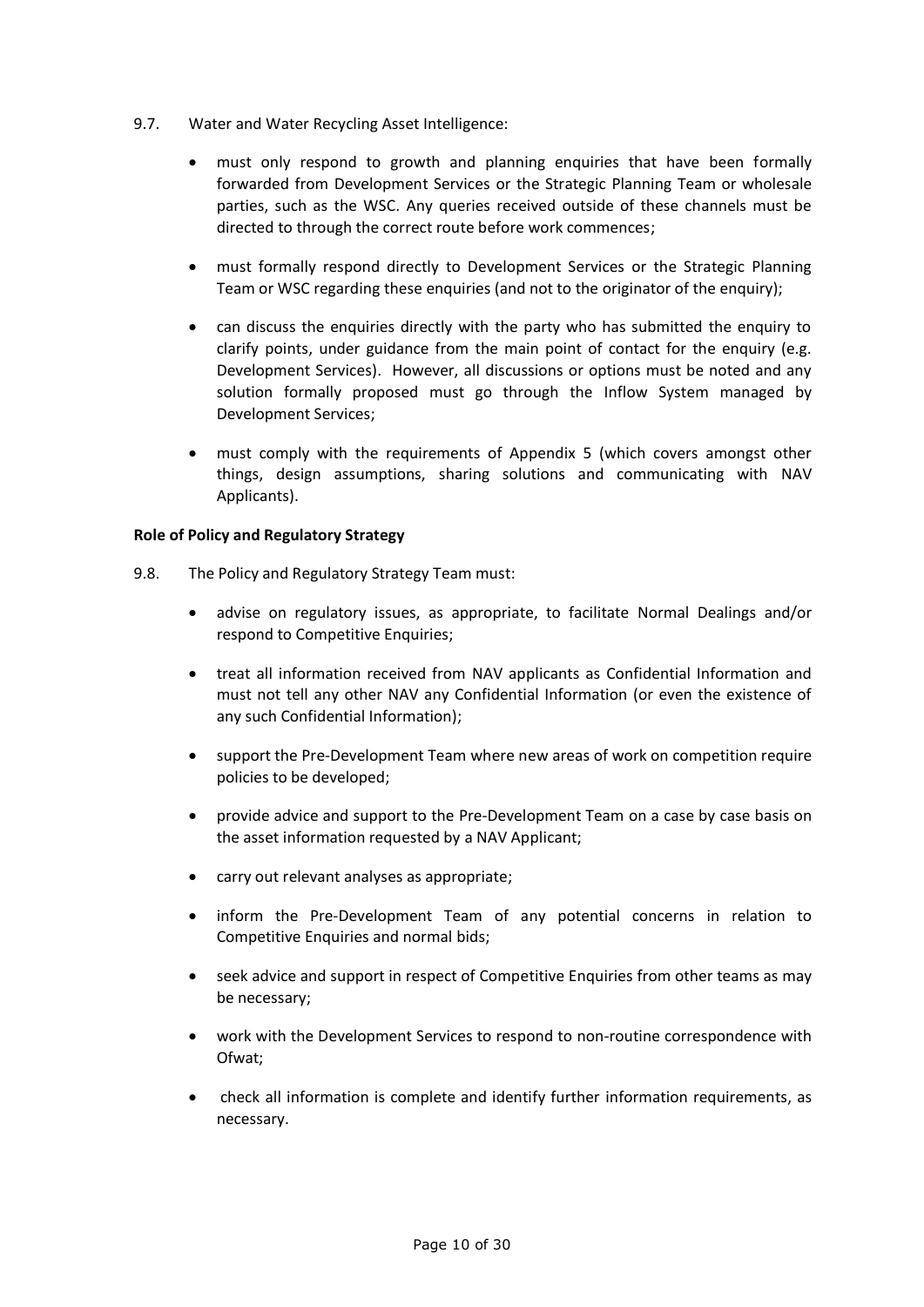## **Role of the Income and Tariffs**

- 9.9. The Income and Tariffs team must:
	- advise on tariff and income issues, as appropriate;
	- own and keep under review wholesale charges;
	- calculate bulk terms as required.

#### **Role of Legal**

- 9.10. Legal must:
	- advise on legal issues, as appropriate, to facilitate Normal Dealings and responses to Competitive Enquiries;
	- investigate the source of information, if necessary;
	- support the predevelopment team with any non-standard bulk supply agreements with the potential NAV appointee;
	- manage any correspondence of a legal nature.

#### <span id="page-10-0"></span>**10. Post transfer arrangements**

- 10.1. Once a NAV appointment has been made, Anglian Water will cease to provide water and/or sewerage functions within the boundary and will not initiate any direct contact with any non-contestable customers in the NAV area.
- 10.2. If Anglian Water has agreed to provide a bulk supply to or to receive a bulk discharge from the NAV, we will have on-going dealings with the NAV. These will be governed by the terms and conditions of the bulk supply or, as the case may be, bulk discharge agreement. The Wholesale Technical Account Manager from within the Wholesale Services Centre will provide account management services.
- 10.3. Once any bulk supply/cross-border sewage discharge is in place Development Services **must**:
	- manage the bulk connections process ensuring that reinforcements are delivered, bulk connections including telemetry are made and monies are collected;
	- manage the process of collecting monies corresponding to infrastructure charges.
- 10.4. Wholesale Services Centre **must**:
	- ensure bulk meters are added to meter reading schedules;
	- monitor actual bulk flows against contractual and MDD flows;
	- facilitate the management of the bulk supply and, as the case may be, bulk discharge agreements;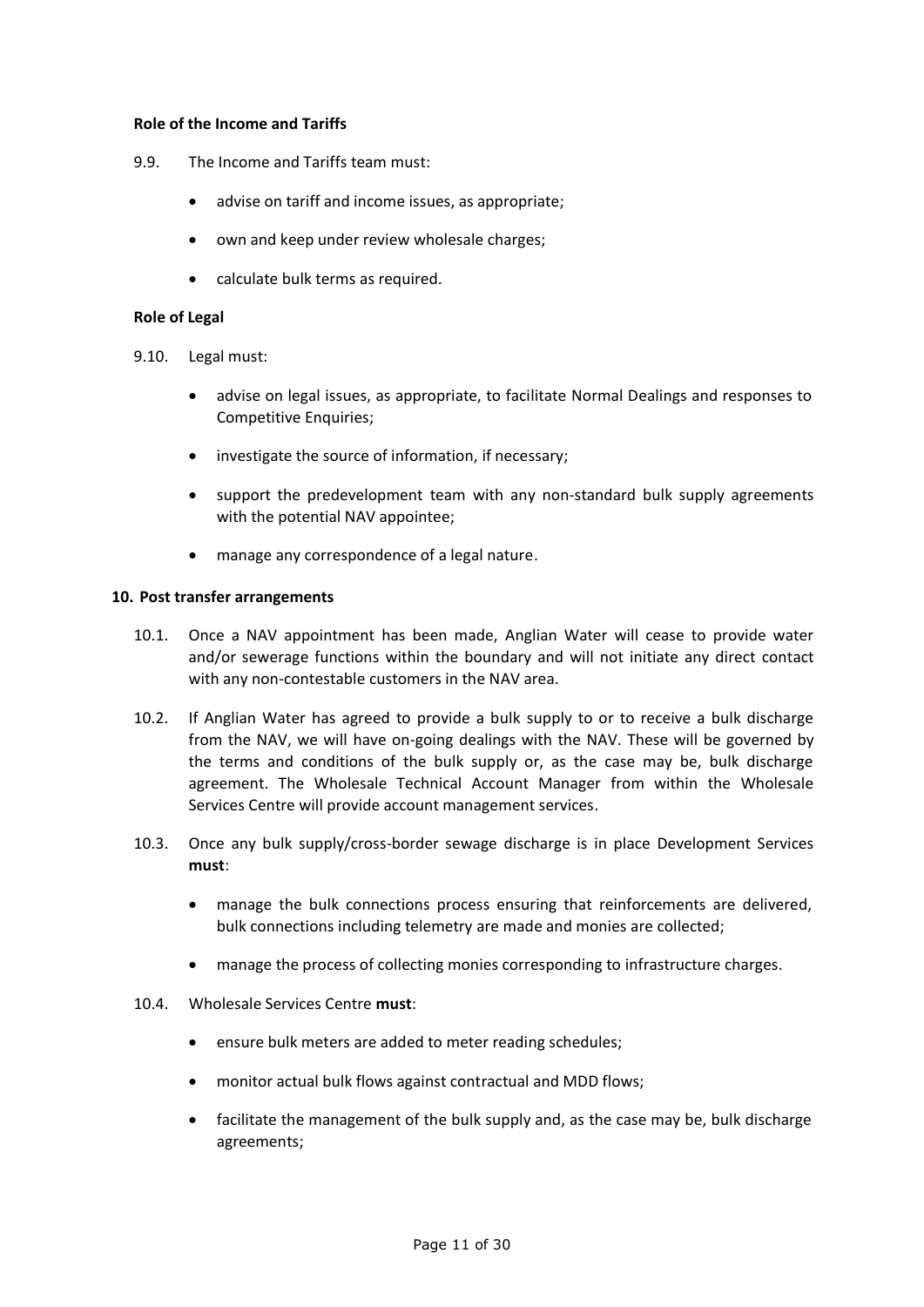- ensure bills for the bulk supply and, as the case may be, bulk discharge, are issued and monies are collected;
- manage operational enquiries, as required.

# <span id="page-11-0"></span>**11. Confidential Information re Developments**

# **Asset Intelligence: Sharing Confidential Information in relation to developments**

- 11.1. Subject to what is stated below, Water and Water Recycling Asset Intelligence should not share Confidential Information with other parts of Anglian Water (other than the Pre-Development Team, the Strategic Planning Team or WSC).
- 11.2. New information may be identified which changes the fundamental basis on which previous responses, within the preceding twelve months, have been based (i.e. a material change in the design of the offsite reinforcement). If this is the case, it should be highlighted to the Pre-Development Team or the Strategic Planning Team and/or the WSC as appropriate so that it can be shared with all parties competing to supply a development.
- 11.3. Nevertheless, where a confidentiality agreement is in place, information relating to the unique customer circumstances should be kept confidential.

# **Other teams in AWS: Sharing Confidential Information in relation to developments**

- 11.4. Development Services will generally manage all communication with Developers. However, it should be noted that, the Wholesale Service Centre will become the initial point of contact for Process A1 (Pre-Application Enquiries Relating to a New Connection) as and when this process comes into effect.
- 11.5. No one working for Anglian Water Wholesale (including Development Services) and Customer Services should use their knowledge to influence a Competitive Enquiry in respect of that same site, developer or customer.
- 11.6. However, where there are operational developments e.g. rezoning of a network, which highlights a reduction in the need for substantial offsite reinforcements, this information should be shared with Asset Intelligence as it will change the response to their enquiries and will need to be shared with all interested parties.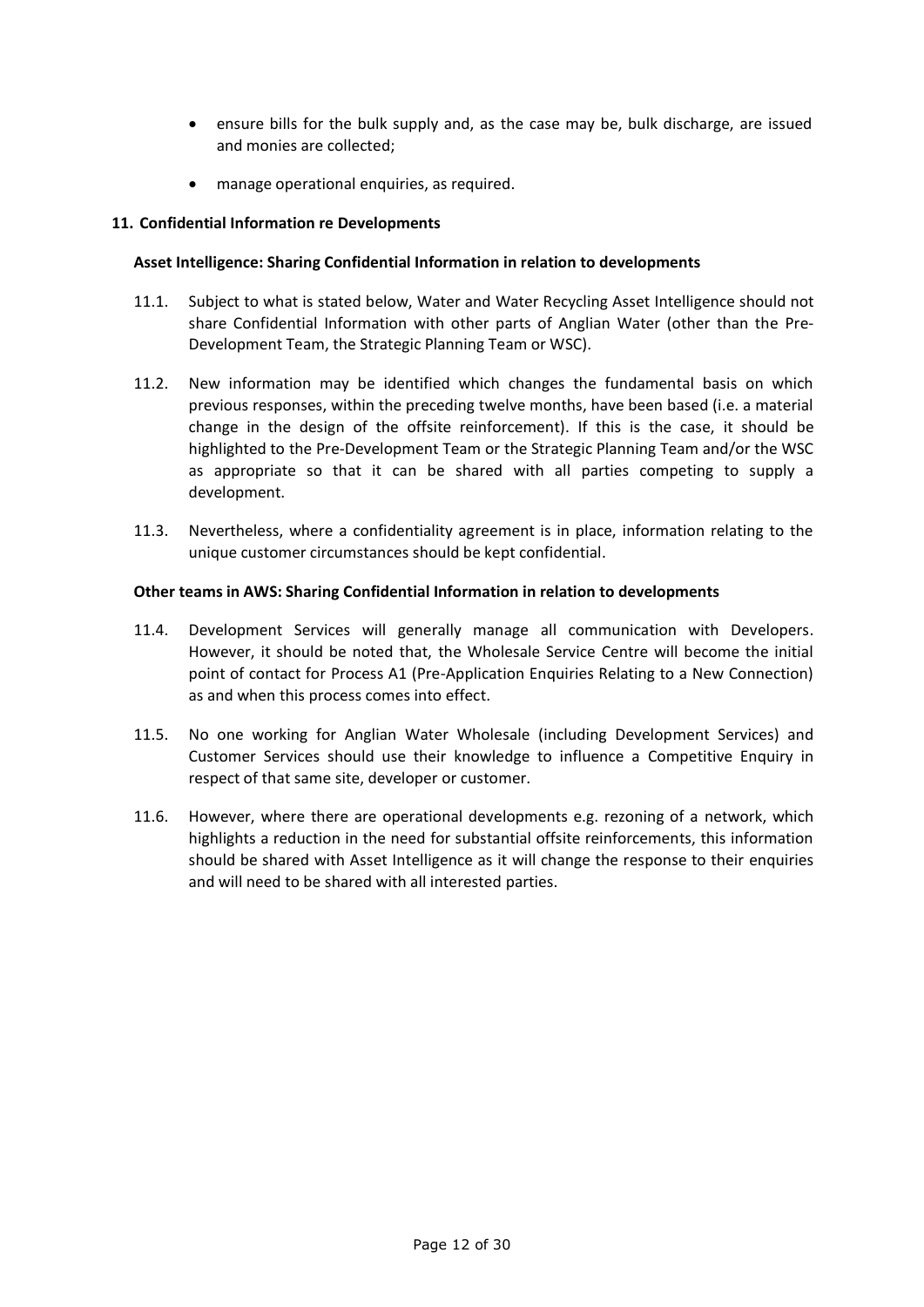# <span id="page-12-0"></span>**PART C: NON-HOUSEHOLD RETAIL MARKET**

#### <span id="page-12-1"></span>**12. Compliance with the Market Codes**

- 12.1. The non-household retail market works in much the same way as in other utility services, where a range of Retailers compete for customers by offering them the best deal. Retailers buy wholesale services from the former monopoly suppliers (including Anglian Water). They then package them with other value-adding services for their customers at competitive prices. To be a retailer in the non-household retail market, the retailer must have a licence with a retail authorisation for Water Supply and/ or Sewerage as appropriate.
- 12.2. A number of Codes and agreements set out the rules of the market. These rules explain:
	- how AWS Wholesale works with Retailers to provide services to customers, and what standards AWS Wholesale need to meet;
	- how AWS Wholesale charges Retailers, and how Retailers are able to transfer customers between them;
	- what information AWS Wholesale need to get from Retailers and what information AWS Wholesale will need to provide; and
	- what AWS Wholesale have to do and when.
- 12.3. Where a Retailer's customer has a difficulty with their water or sewerage services due to an unplanned change (e.g. emergencies and potential water quality incidents) or if the customer wishes apply for, vary, discontinue or terminate their trade effluent consent they may contact AWS Wholesale directly. In other cases, they will contact the Retailer, who then contacts AWS Wholesale. The Wholesale Service Centre handles contacts from Retailers.
- 12.4. Systems and processes make sure that compliance with the Codes is built into "business as usual".
- 12.5. AWS Wholesale is scrutinised by Ofwat, the Market Operator and by Retailers. If AWS Wholesale fails to comply with the rules, AWS Wholesale will be challenged.
- 12.6. The Wholesale Retail Code (WRC) governs the interactions between Wholesalers and Retailers and sets out the basis on which Wholesalers and Retailers will communicate with the Market Operator so that it can calculate sums due by each Retailer to each Wholesaler and administer the customer switching process. This is a statutory code that has been given effect through the legislation directly. It also covers interactions between wholesalers and the associated retail arm.
- 12.7. The Market Arrangements Code (MAC) governs the multi-party interactions across the market participants, setting out the membership and governance of the Market Operator and the membership and conduct of the Panel (and Panel committees) that will oversee the governance and change management of both the Wholesale-Retail Code (WRC) and MAC.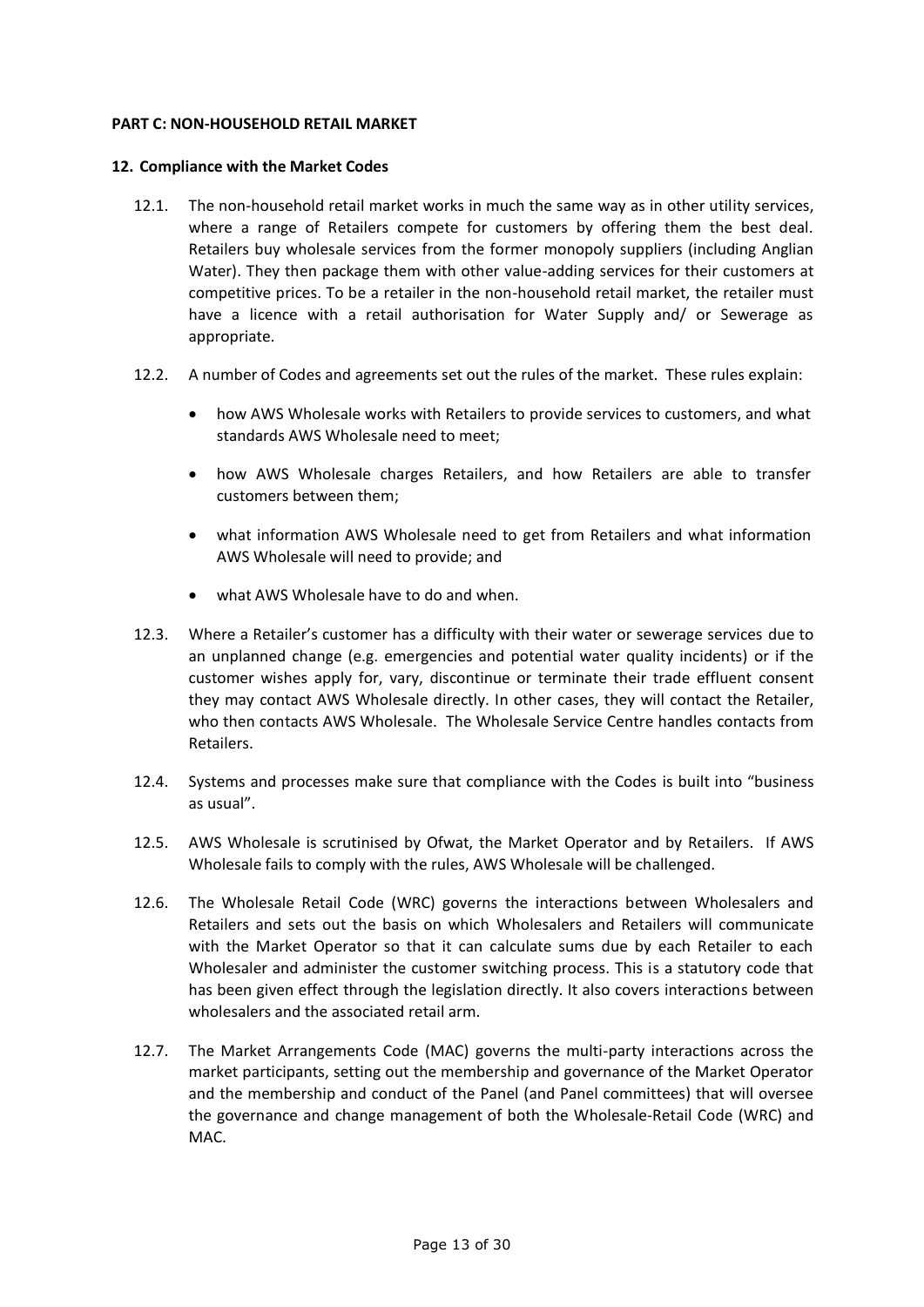# <span id="page-13-0"></span>**13. Wave**

- 13.1. Anglian Water is a joint venture partner in Wave which was formed in 2017 and incorporates the non-household retail businesses formerly owned by Anglian Water and by Northumbrian Water.
- 13.2. As a Retailer, Wave can seek to supply retail water and/ or sewerage services in any part of England and Wales where the undertaker's area of appointment is wholly or mainly in England.
- 13.3. Transactions between AWS and Wave must be conducted in the same way that transactions would be conducted between AWS and any other Retailer.

# <span id="page-13-1"></span>**14. Dealings with Water Supply and/ or Sewerage Licensees.**

- 14.1. This section sets out the procedures for dealing with WSSLs with retail and/ or wholesale authorisation and the roles of key teams. Where a WSSL with wholesale authorisation is competing against AWS to provide wholesale services to eligible customers within the AWS region, there is a risk that information received by AWS from the licensee could be used to gain an unfair commercial advantage.
- 14.2. The WSC will act as a single point of contact for enquiries that originate from a WSSL. This will ensure that all WSSLs obtain information on the same basis, timescales and on the same terms. There are currently three types of enquiries: 1. Growth Enquiries (where the request is for additional volume); 2. Service Requests (including things such as meter exchanges) and; 3. Enquiries from WSSLs switching business customers away from the current supplier. Growth requests (which involve the construction of new assets) are managed by the Pre-Development team on the same basis, regardless of the WSSL they are received from.
- 14.3. Enquiries from WSSLs will be managed in accordance with the Wholesale Contract and Anglian Water's published Access Code and must not be disclosed to other Retailers, and in particular, not to Wave. Once a WSSL is supplying the customer, day-to-day contact with the WSSL will be managed by the WSC. The WSC will provide on-going account management and billing of Wholesale Charges.
- 14.4. AWS Wholesale is only able to carry out work for Retailers (including Wave) under a Wholesale Contract (which forms part of the WRC) and any Service Agreement. When a Retailer asks AWS Wholesale to do something, AWS Wholesale will check whether it is obliged to do it under the Wholesale Contract or any Service Agreement. If it is not covered, AWS Wholesale will not do it. All Service Agreements and Wholesale Contracts are administered through the WSC. Any disputes in relation to the services provided to a Retailer are dealt with by the Wholesale Commercial Manager with escalation to Wholesale Board where required.
- 14.5. Employees within AWS Wholesale may learn things about a Retailer's customers when work is carried out under the Wholesale Retail Codes. If this information is related to water and sewerage services, it can be shared with the Retailer who is supplying the relevant customer. However, AWS Wholesale must not pass on information about a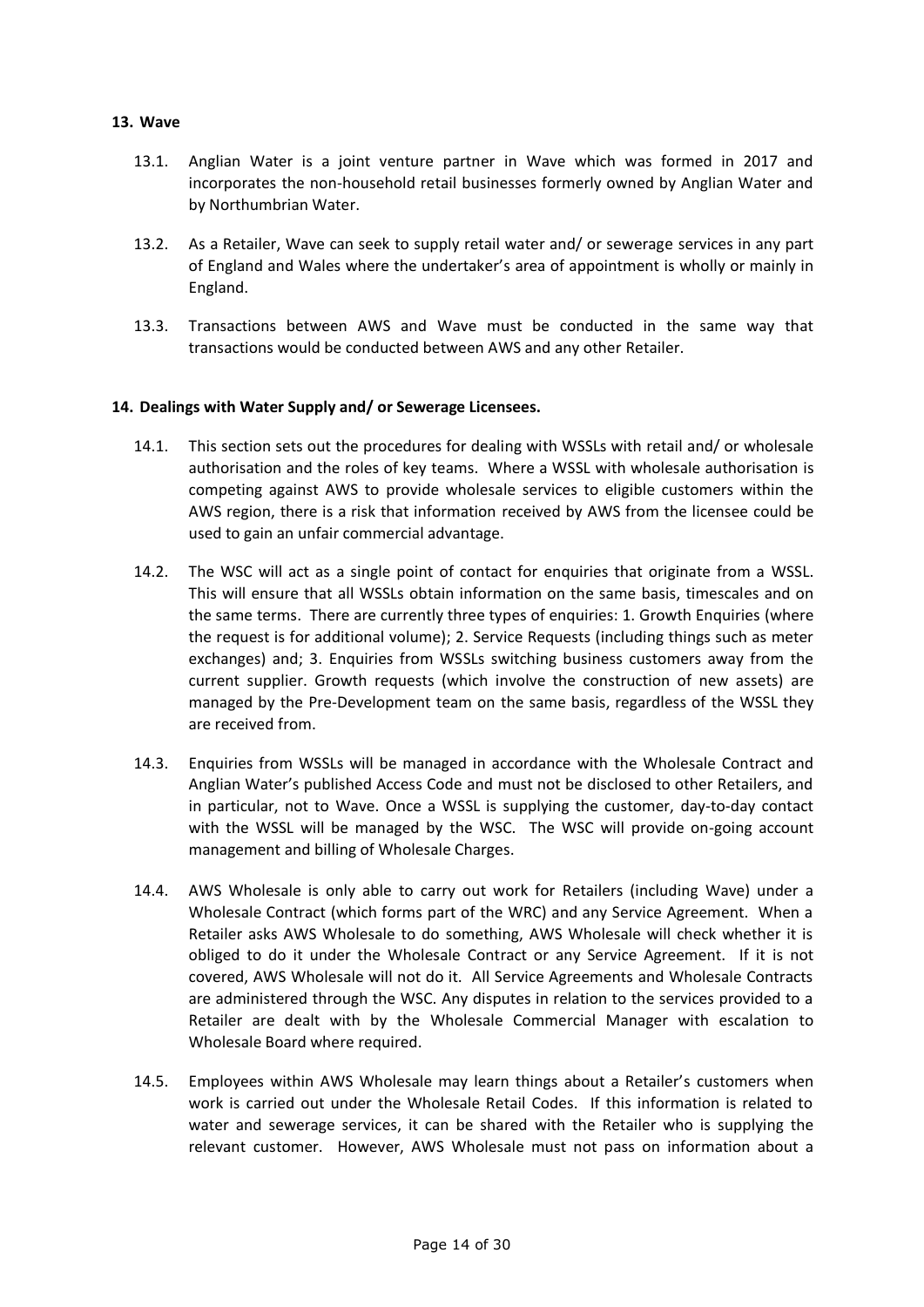customer to any other Retailer (and particularly not to Wave). AWS Wholesale must only provide Retailers with information that is covered in the market codes.

## <span id="page-14-0"></span>**15. Roles and Responsibilities**

## **Role of Wholesale Service Centre ("WSC")**

- <span id="page-14-1"></span>15.1. The WSC:
	- will receive, log and forward service requests from WSSLs to the appropriate team to respond;
	- will receive, log and manage WSSL enquiries to completion;
	- communicate with MOSL and Ofwat for routine matters;
	- must treat Wave in the same way as all other Retailers (the "principle of equivalence"); and
	- is the primary point of contact for upstream enquiries originating from all Retailers (including Wave) including the gathering of information necessary for the Wholesaler to carry out its duties such as resource planning and strategic growth.

#### **Role of the Development Services**

15.2. The responsibilities of the Pre Development Team in relation to growth enquiries received from any Retailer including Wave are the same as the responsibilities in relation to enquiries relating to developments (see section 9.4 above).

#### **Role of Water/Water Recycling Asset Delivery Planning and Asset Intelligence**

15.3. The responsibilities of the Asset Intelligence team in relation to growth enquiries received from any Retailer including Wave are the same as the responsibilities in relation to enquiries relating to developments (see section 9.5 and 9.6 above).

#### **Role of the Policy and Regulatory Strategy team**

- 15.4. The Policy and Regulatory Strategy **must**:
	- advise on regulatory issues, as appropriate, to facilitate Normal Dealings and responses to Competitive Enquiries;
	- act on behalf of and support the Wholesale Services Centre where new areas of work on competition require policies to be developed;
	- provide support on all external and internal enquiries in respect of water supply and/ or sewerage licences for Business Customers;
	- seek advice and support in respect of wholesale authorisations from other teams as may be necessary, BUT must not contact Wave for advice or support;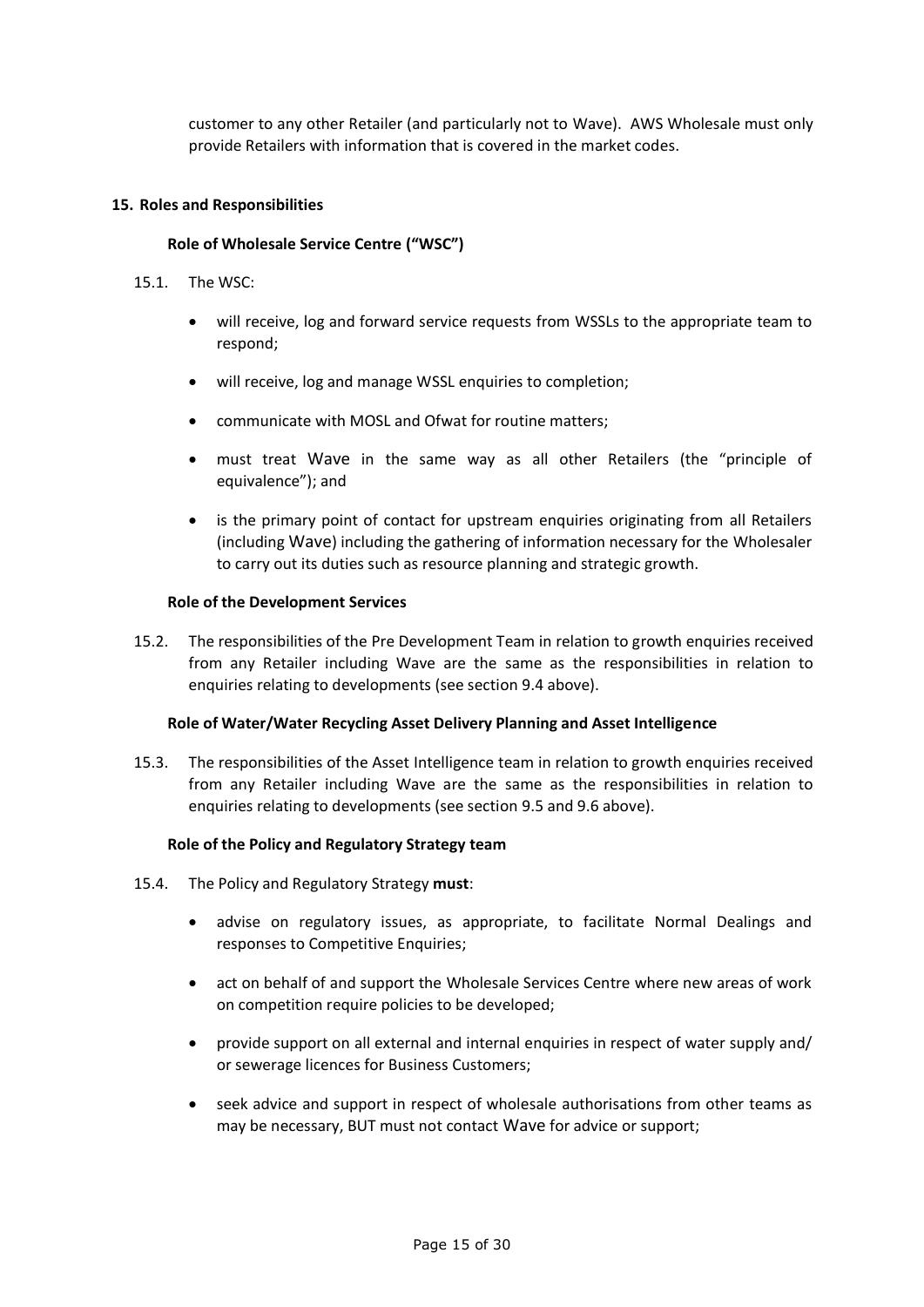- check all information is complete and identify further information requirements, as necessary;
- work with WSSLs to investigate the source of the information, if necessary, should that WSSL inform them that they have become aware of a Competitive Enquiry from any person other the customer with whom they are dealing;
- work with the WSC to respond to non-routine correspondence with Ofwat;
- Support strategic regulatory interactions with MOSL around market developments.

#### **Role of Income and Tariffs**

- 15.5. Income and Tariffs **must**:
	- calculate access prices as required;
	- advise on tariff and income issues, as appropriate.

#### **Role of AWS Legal team**

- 15.6. Legal **must**:
	- manage any correspondence of a legal nature;
	- advise on legal issues, as appropriate, to facilitate Normal Dealings and responses to Competitive Enquiries;
	- investigate the source of the information, if necessary, should a WSSL inform them that they have become aware of a Competitive Enquiry otherwise than from any person other than the customer with whom they are dealing.

# <span id="page-15-0"></span>**16. Confidential Information: Business Customers**

# **Wholesale Service Centre: Sharing information in relation to Business Customers**

- 16.1. Information that is specific to a Retailer who is bidding to supply a Business Customer or has a contract to supply a Business Customer must not be shared with other Retailers unless the Retailer who supplied the information has agreed to the sharing of the information with others. The WSC should not share Confidential Information with other parts of Anglian Water (subject to the exceptions set out below).
- 16.2. People working in the WSC need to consider what information they tell other colleagues in Anglian Water Wholesale. The WSC should only share information with colleagues where it is necessary for market reasons, or in order to carry out Anglian Water's core functions.
- 16.3. There are no restrictions on sharing information with other parts of Anglian Water except for Confidential Information. The WSC are, for example, allowed to share with the rest of the business information about working practices, growth strategy, training and general company news. The WSC is allowed to co-operate with other parts of Anglian Water so long as the team follow the Principle of Equivalence and the rules about sharing Confidential Information.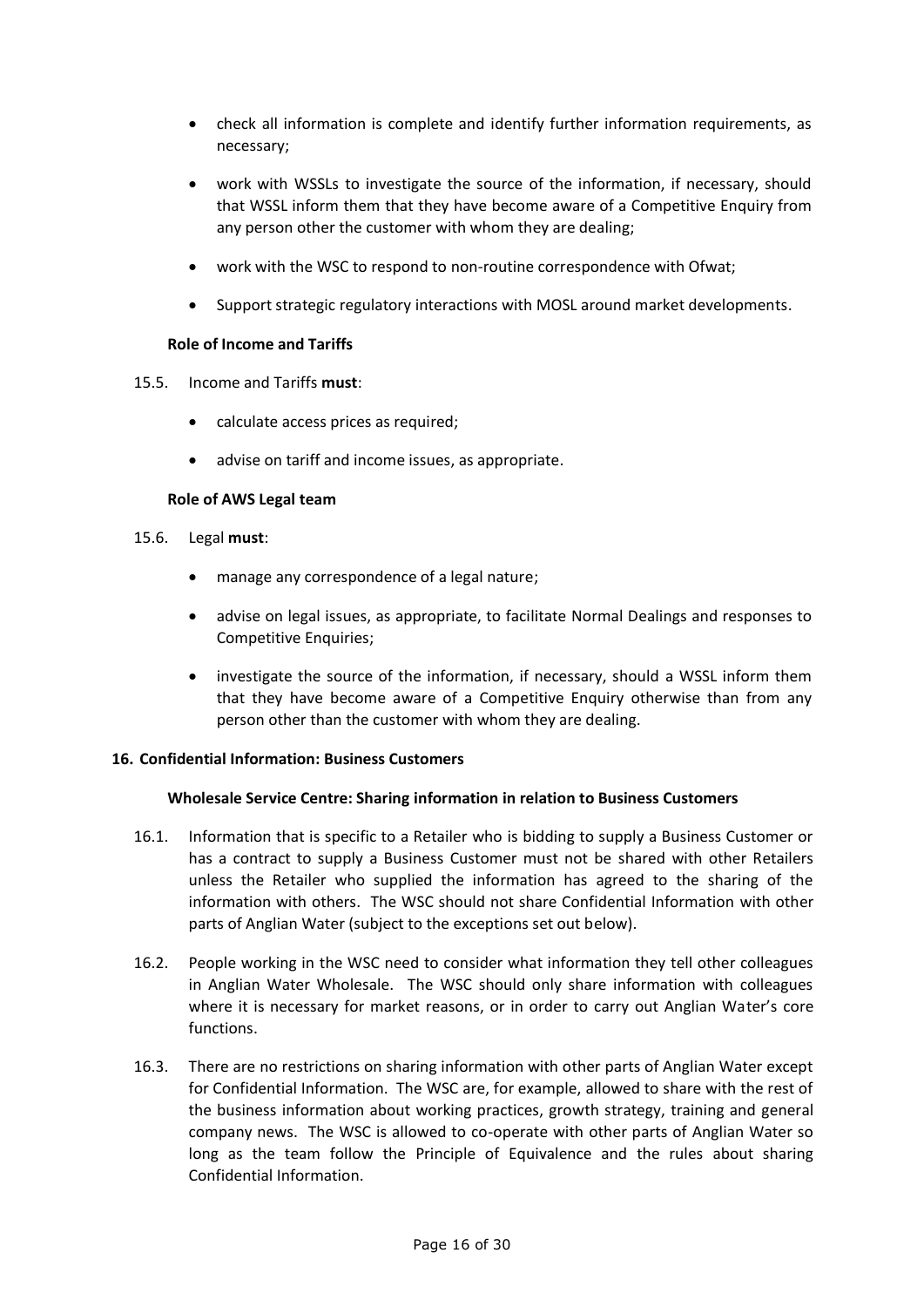- 16.4. Information may be shared where:
	- The information becomes publicly available (and therefore by definition ceases to be confidential); or
	- The information is obtained from another source and that other source is happy for the information to be shared freely (although, in these circumstances, you should confirm the original Retailer is aware of this fact). Note that you should also confirm with the other source that the information in question has been supplied to them without confidentiality restrictions and document evidence of this.

# **Other teams in AWS: Sharing Confidential Information in relation to Business Customers**

- 16.5. Everyone working for Anglian Water Wholesale and for AWS Customer Services must keep confidential any information about Retailers (including Wave) unless AWS Wholesale is under a legal obligation to supply that information.
- 16.6. AWS Wholesale will have regular contacts with Retailers, and may find out what they intend to do in the market. AWS Wholesale must not tell other Retailers any information that it may have about a Retailer's activities. AWS Wholesale must also make sure that any systems that it sets up to hold market information are secure and can't allow any unauthorised access (in particular by Wave).
- 16.7. Anglian Water produces a substantial amount of information about its networks, its water quality and its plans. Some of this information is publicly available and some of it can be obtained via a request made under the Environmental Information Regulations. AWS Wholesale will need to provide Retailers operational related information so that they can inform their customers. However, AWS Wholesale should be mindful of the risk of providing information that gives a Retailer an unfair advantage.

# <span id="page-16-0"></span>**17. Post Transfer Arrangements**

- 17.1. Once a customer has transferred under the WSSL regime, the outgoing Retailer will cease to have day-to-day retail contact with the occupier of the premises for water and/or sewerage services as appropriate. However, the incoming Retailer will then become the Anglian Water Wholesale customer for that premises.
- 17.2. Anglian Water Services will continue to have contact with the occupier of the premises for the following functions:
	- Water Fittings Regulations Anglian Water remains the enforcement body;
	- Trade Effluent Anglian Water remains the enforcement body;
	- Validating readings from meters and loggers, inspecting, testing and replacing meter reading apparatus, as required; and
	- In specific operational circumstances, for example in the event of an incident;
- 17.3. Wholesale Services Centre **must**:
	- Provide the point of contact for account related queries from WSSLs (through the Wholesale Technical Account Manager).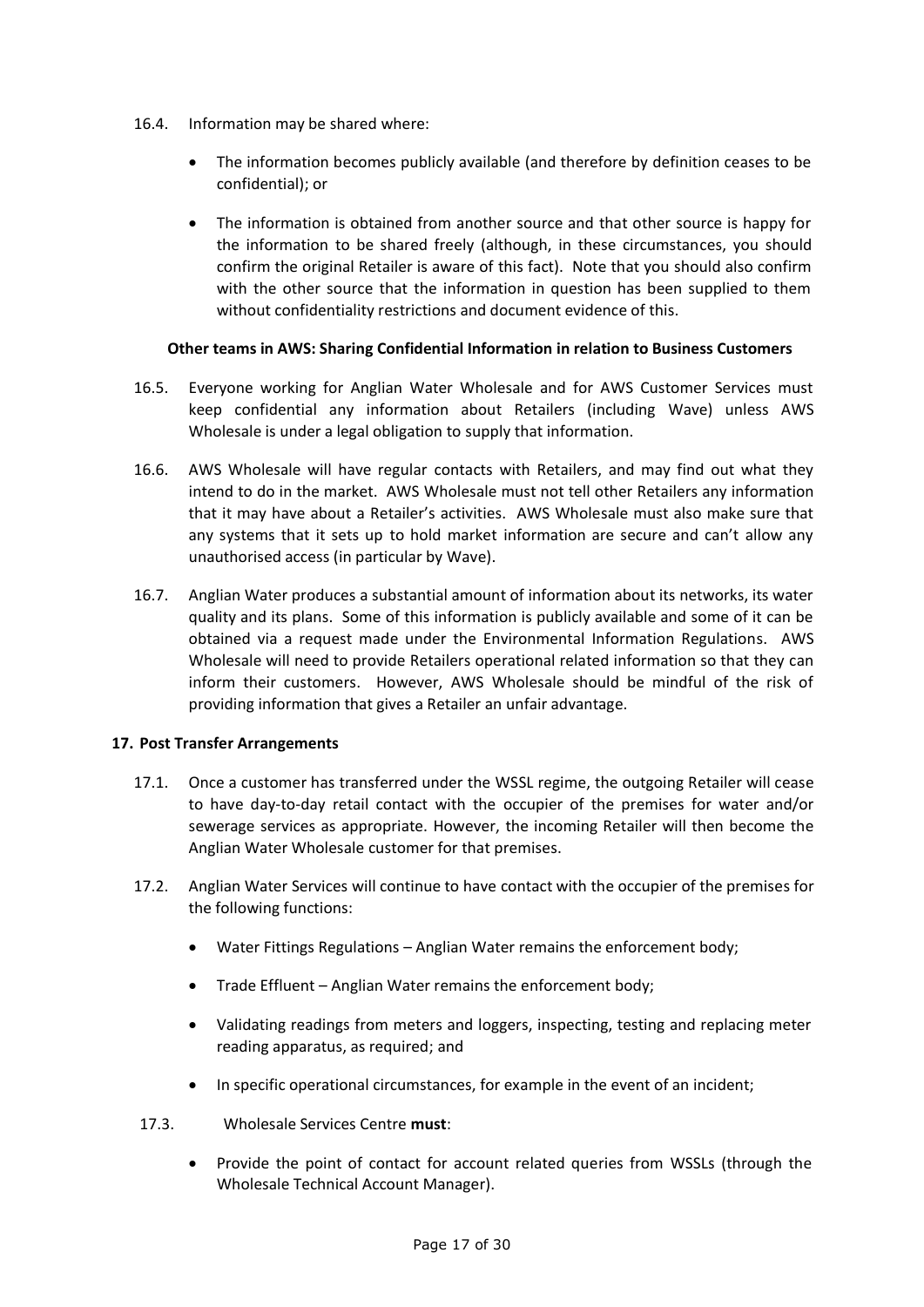• Manage the contract with the WSSL involving Asset Intelligence, Income and Tariffs, Legal, the Policy and Regulatory Strategy team and others as necessary.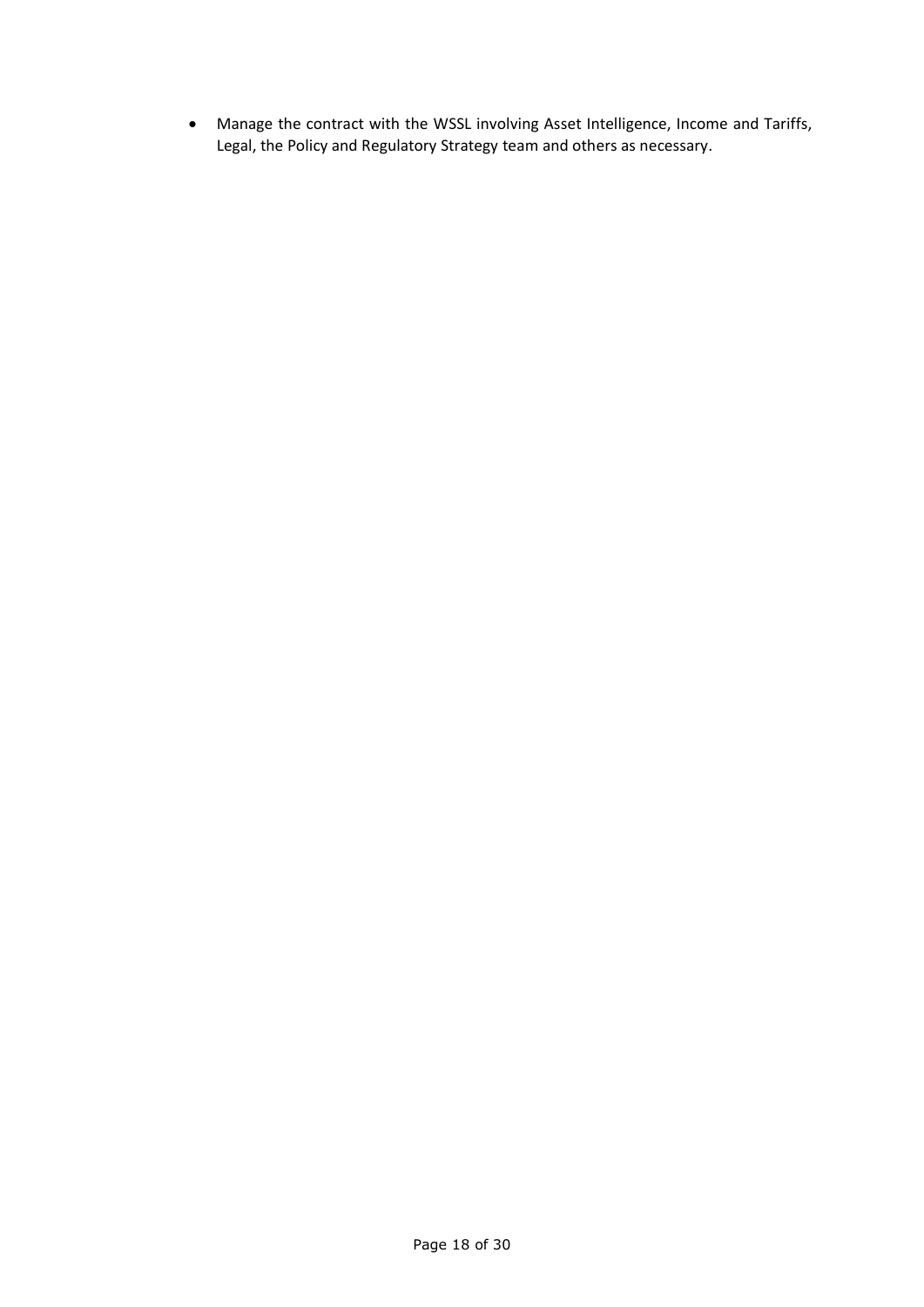# <span id="page-18-0"></span>**Glossary**

| <b>Term</b>                      | <b>Definition</b>                                                                                                                                                                                                         |
|----------------------------------|---------------------------------------------------------------------------------------------------------------------------------------------------------------------------------------------------------------------------|
| Arm's length                     | As if negotiated independently.                                                                                                                                                                                           |
| AWB(N)                           | Anglian Water Business (National) an associated Retailer to AWS as<br>part of Anglian Water Group operating under a WSSL.                                                                                                 |
| AWS                              | Anglian Water Services Limited, which, for avoidance of doubt,<br>includes Hartlepool Water.                                                                                                                              |
| <b>Business Customer</b>         | An Eligible Customer.                                                                                                                                                                                                     |
| <b>Competitive Enquiry</b>       | An enquiry received from a Competitive Party.                                                                                                                                                                             |
| <b>Competitive Parties/Party</b> | A party who is directly involved in competition to supply Eligible<br>Customers or Eligible Sites meaning (i) Retailers (including Wave)<br>(ii) NAV Applicants.                                                          |
| Compliance Code                  | This document.                                                                                                                                                                                                            |
| <b>Condition R</b>               | A condition of AWS's Instrument of Appointment which requires<br>(inter alia) that all negotiations with, and any information received<br>from or about a licensee must be kept strictly confidential (see<br>Appendix 3) |
| <b>Confidential Information</b>  | Information that is commercially sensitive and which relates to an<br>Eligible Customer or an Eligible Site but not in the public domain in<br>accordance with the WRC Business Terms.                                    |
| Customer                         | The owner or occupier of premises receiving or wishing to receive a<br>water supply or sewerage service from Anglian Water, including<br>any potential owner or occupier of such premises.                                |
| Developer                        | A person intending to develop a site who has expressed an interest<br>in Anglian Water or a NAV Applicant in providing a water supply or<br>sewerage service to the site.                                                 |
| <b>Development Services</b>      | The Development Services Team which forms part of Anglian<br>Water Wholesale and carries out wholesale activities such as off-<br>site mains laying, connections provision, vetting etc.                                  |
| <b>Eligible Customer</b>         | A customer who owns or occupies eligible Premises in the Anglian<br>region and who receives or wishes to receive a water supply or<br>sewerage service from AWS or from a retailer.                                       |
|                                  | All Eligible Customers are able to select their retailer; and<br>٠                                                                                                                                                        |
|                                  | Retailers are able to supply both water and sewerage services<br>to Eligible Customers.                                                                                                                                   |
| <b>Eligible Premises</b>         | Eligible Premises are non-household premises. Put another way,<br>Eligible Premises are premises that are not household premises<br>(per 17A(3)(a) WIA91).                                                                |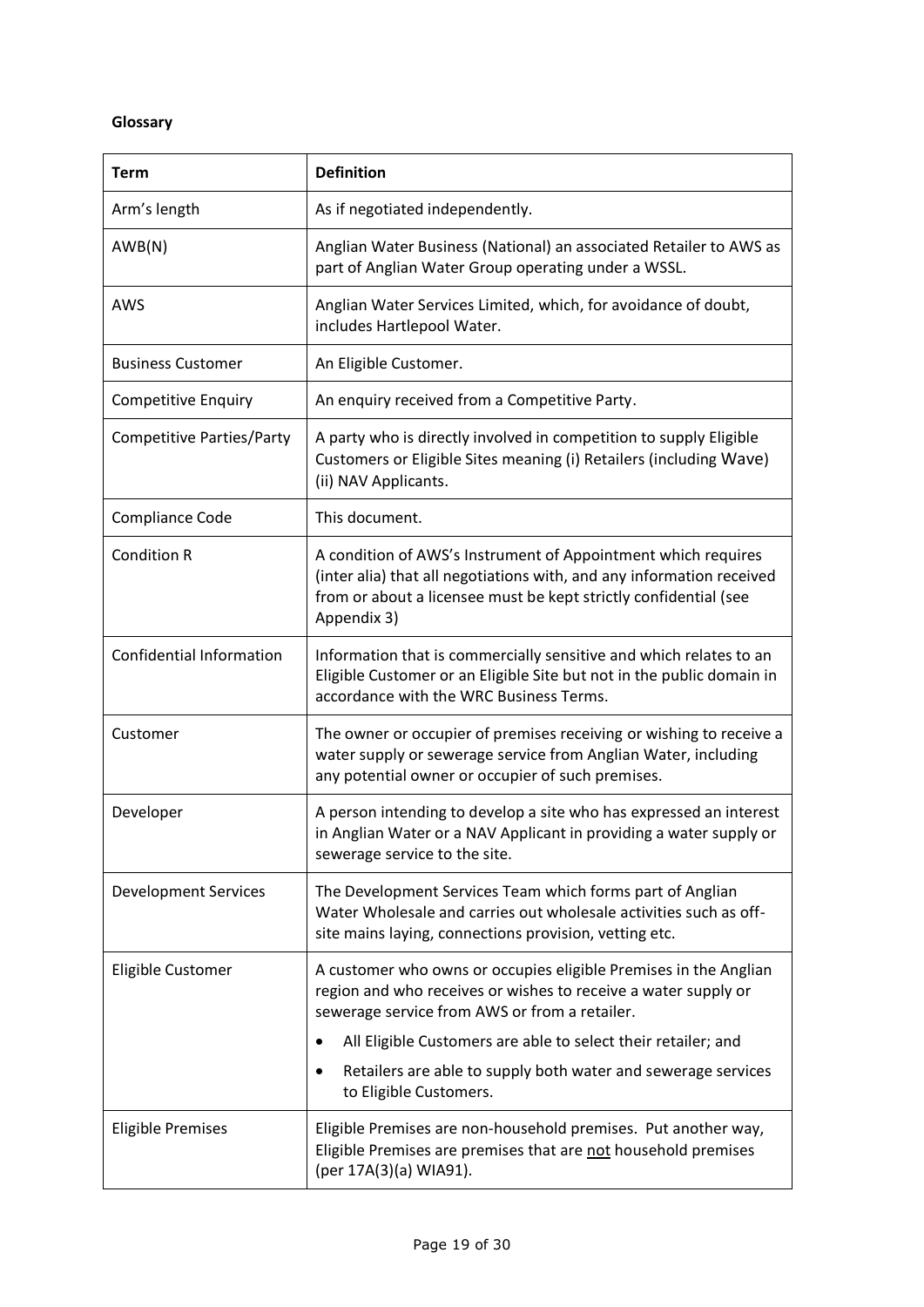| <b>Term</b>                  | <b>Definition</b>                                                                                                                                                                                                                                                                                                                                                                                                                                                  |  |  |  |  |
|------------------------------|--------------------------------------------------------------------------------------------------------------------------------------------------------------------------------------------------------------------------------------------------------------------------------------------------------------------------------------------------------------------------------------------------------------------------------------------------------------------|--|--|--|--|
|                              | The classification of properties set out in the Local Government<br>Finance Act 1988 (LGFA 88) may be used to determine whether<br>premises are non-household premises. Per the LGFA 88:                                                                                                                                                                                                                                                                           |  |  |  |  |
|                              | Domestic properties - those that are liable for Council Tax only -<br>will ordinarily be household premises for the purposes of WIA91<br>(and therefore NOT Eligible Premises).                                                                                                                                                                                                                                                                                    |  |  |  |  |
|                              | Non-domestic properties - those that are liable for business rates<br>only - will ordinarily be non-household premises for the purposes<br>of WIA91 (and therefore Eligible Premises).                                                                                                                                                                                                                                                                             |  |  |  |  |
|                              | Mixed-use premises, referred to in the LGFA88 as composite<br>hereditaments are liable for both Council Tax and business rates,<br>and will normally be classified as non-household premises, unless<br>there are grounds to consider that their principal use is as a home<br>(and therefore, in most cases, mixed-use premises will be Eligible<br>Premises).                                                                                                    |  |  |  |  |
| Eligible Site                | A site in the Anglian region which is capable of being served by a<br>NAV and which therefore satisfies one or more of the criteria<br>which are set out in WIA 91 s7(4) and summarised in Appendix 1                                                                                                                                                                                                                                                              |  |  |  |  |
| Equivalence                  | The processes and principles that ensure that Anglian Water<br>responds to competition in a fair way.                                                                                                                                                                                                                                                                                                                                                              |  |  |  |  |
| Inflow                       | The customer relationship management system that replaced<br>GEMS as the central point for recording all Growth Information and<br>the management of Equivalence.                                                                                                                                                                                                                                                                                                  |  |  |  |  |
| Instrument of<br>appointment | The document appointing AWS as a water and sewerage<br>undertaker                                                                                                                                                                                                                                                                                                                                                                                                  |  |  |  |  |
| Market Operator              | A body that calculates the amount that Retailers have to pay<br>Anglian Water, and manages the system for Retailers to transfer<br>customers from one Retailer to another. To make this system<br>work, AWS Wholesale needs to inform the Market Operator when<br>AWS Wholesale connects or disconnects a non-household<br>property. AWS Wholesale also needs to advise the Market<br>Operator when it changes the services or charges that a premise<br>receives. |  |  |  |  |
| <b>NAV</b>                   | New Appointments and Variations. An appointment made by<br>Ofwat whereby a third party undertaker is authorised to supply<br>water and/or sewerage services to a site within another<br>undertaker's area. For more details see Appendix 1.                                                                                                                                                                                                                        |  |  |  |  |
| Normal dealings              | Day to day dealings with Developers and customers, which are<br>dealt with by Customer Services.                                                                                                                                                                                                                                                                                                                                                                   |  |  |  |  |
| Principle of Equivalence     | The Principle of Equivalence has the meaning given in section 15.1<br>of the Compliance Code.                                                                                                                                                                                                                                                                                                                                                                      |  |  |  |  |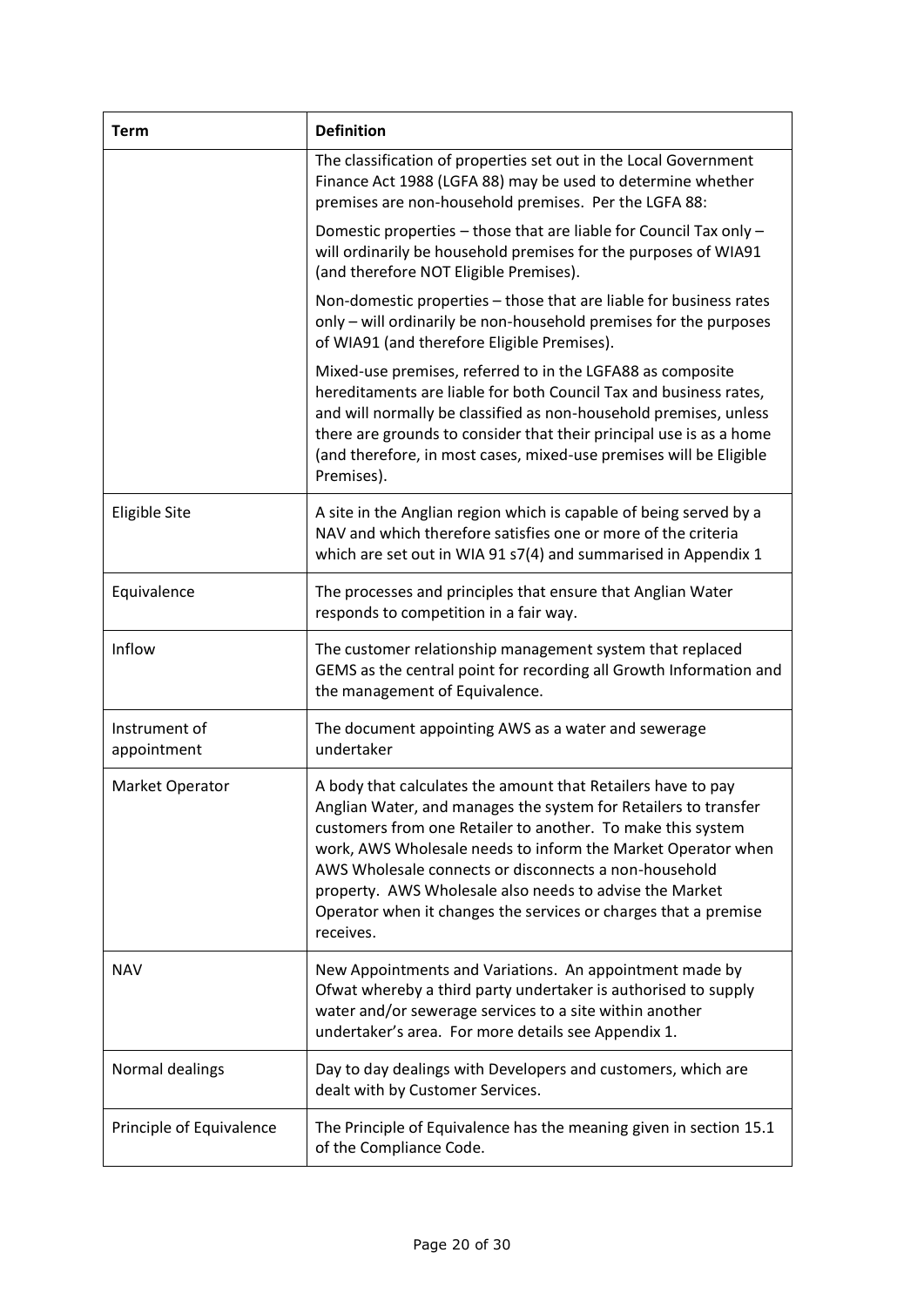| <b>Term</b>                                     | <b>Definition</b>                                                                                                                                                                                                                                                                                                                                                                                                                                                                |  |  |
|-------------------------------------------------|----------------------------------------------------------------------------------------------------------------------------------------------------------------------------------------------------------------------------------------------------------------------------------------------------------------------------------------------------------------------------------------------------------------------------------------------------------------------------------|--|--|
| Register of Information                         | A register of any Confidential Information disclosed by individuals<br>and teams in relation to Eligible Sites or Eligible Premises.                                                                                                                                                                                                                                                                                                                                             |  |  |
| Retailer                                        | AWB(N) and other companies who wish to supply water and/or<br>Water Recycling services to Eligible Customers. Retailers have<br>licences that allow them to have contracts with Eligible Customers<br>so they can charge them, and in turn pay Anglian Water Wholesale<br>for the services their Eligible Customers use. A Retailer is entitled<br>to supply water services and/or sewerage services to Eligible<br>Customers having obtained an appropriate licence from Ofwat. |  |  |
| Water Supply and/or<br>Sewerage Licensee (WSSL) | A company holding a water supply and/or sewerage supply<br>license. A retail licence entitles the holder to purchase water<br>and/or sewerage services from AWS and retail it eligible<br>customers. A wholesale authorisation allows the holder to<br>introduce water into AWS' water supply system or take sewerage<br>from AWS' sewerage system. For more details, see Appendix 2.                                                                                            |  |  |
| Wave                                            | Wave is a joint venture company, 50% of which is owned by AWG<br>(via Anglian Venture Holdings Limited). In August 2017, AWB(N)<br>was sold to Wave Ltd.                                                                                                                                                                                                                                                                                                                         |  |  |
| <b>WRC</b>                                      | The Wholesale-Retail Code issued by Ofwat setting out the<br>relationship between Wholesalers and Retailers and how the<br>market will operate.                                                                                                                                                                                                                                                                                                                                  |  |  |
| <b>Wholesale Service Centre</b><br>(WSC)        | The team within Wholesale Services, which is the initial point of<br>contact with the Wholesaler for Competitive Parties who require<br>the supply of water or water recycling services to supply Eligible<br>Customers).                                                                                                                                                                                                                                                        |  |  |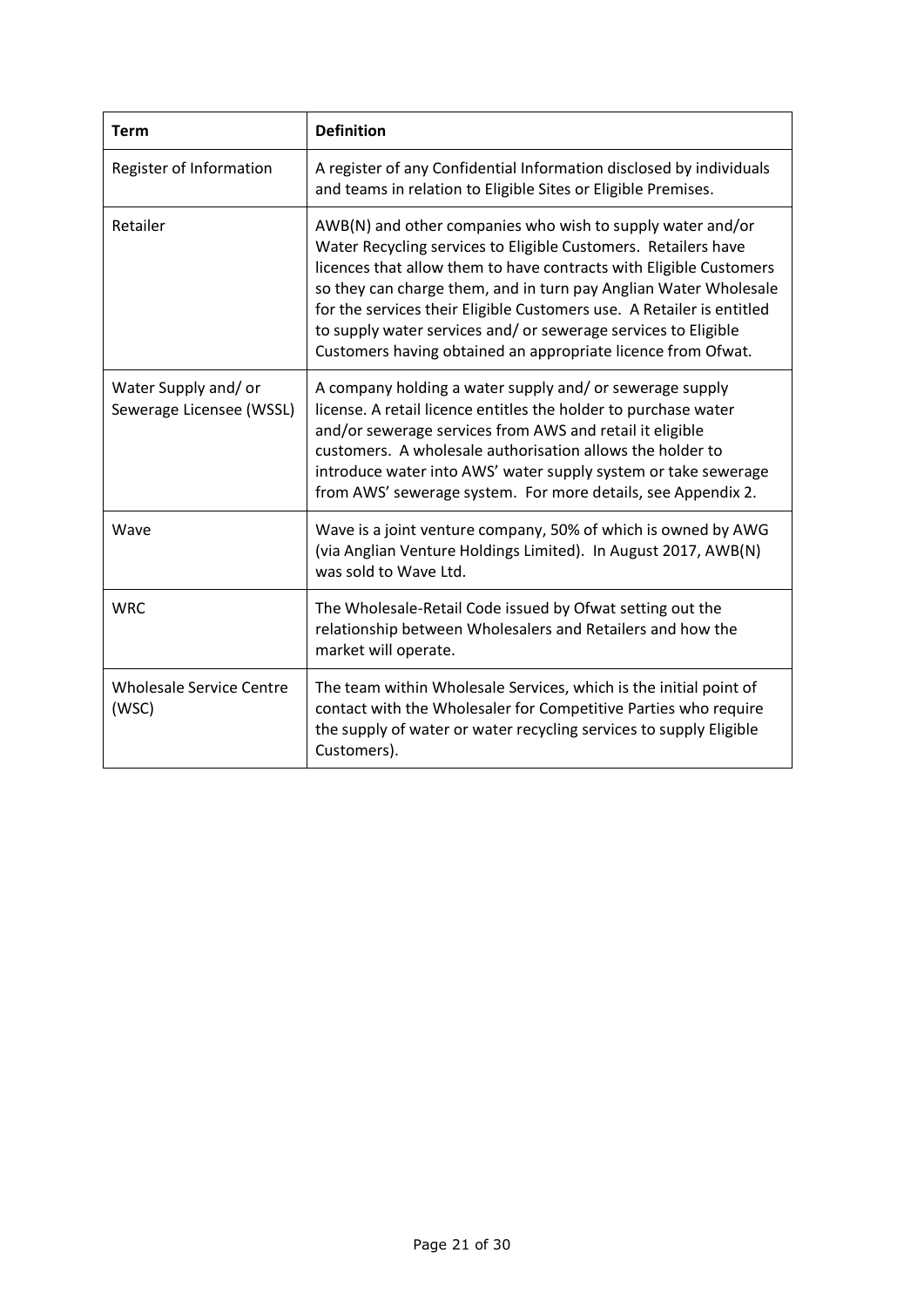# **Appendix 1 - NAV Appointments**

<span id="page-21-0"></span>The Water Industry Act 1991 sets out the NAV appointment framework. It allows sites supplied by one undertaker to be replaced by another undertaker as the supplier of water and/or wastewater services. Applications are made to Ofwat. There are three criteria, only one of which **must** be met, in order for an NAV to be granted:

- The premises is supplied with at least  $50.000m<sup>3</sup>$  of water per year e.g. a large user
- The site is not served by an existing undertaker e.g. a 'greenfield' site or a privately supplied site such as MoD sites.
- The existing undertaker consents to the change.

As part of the process, potential NAVs may need to negotiate with Anglian Water for bulk supply or bulk discharge terms. Potential NAVs may also require information from Anglian Water in relation to off-site and connection costs.

In dealing with potential NAV appointments, Anglian Water and its representatives **must** at all times comply with the Competition Act 1998 that prohibits any abuse of its dominant position.

The guidance given in the attached Code is intended to help employees comply with Anglian Water's legal obligations and **must** be followed at all times.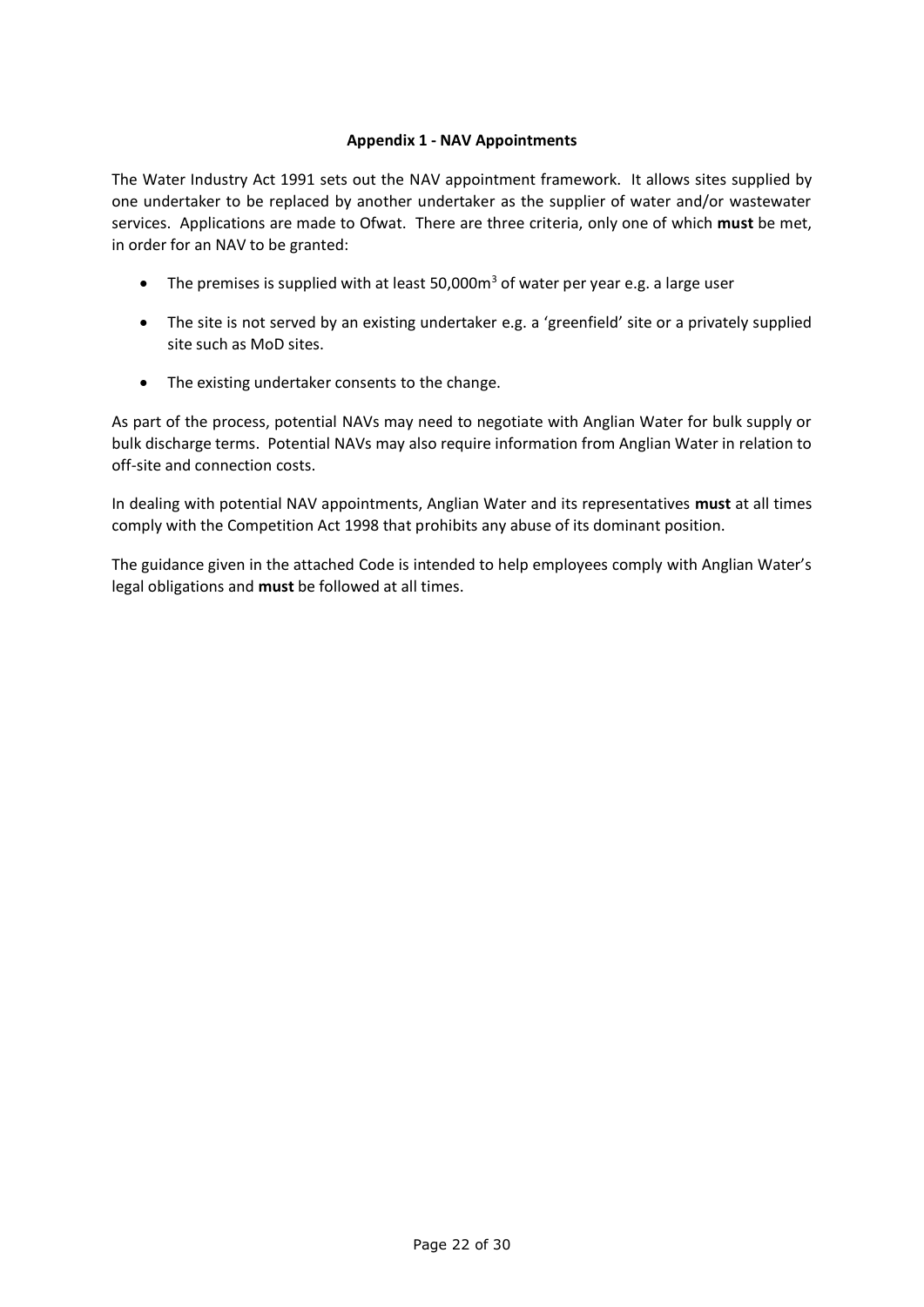# **Appendix 2 Water Supply and/or Sewerage Licensee**

<span id="page-22-0"></span>The Water Act 2014 introduced a competitive market in water and sewerage supply for all nonhousehold customers. A water supply licensee and a sewerage supply licensee will supply these eligible customers where the undertaker has exited the retail market. On  $1<sup>st</sup>$  April 2017 Anglian Water Services exited the retail market and transferred its eligible customers to Wave, Anglian Water's associated Retailer. Eligible customers can choose to switch their water and/ or sewerage supplier provided that supplier has a WSSL with retail authorisation.

WSSLs are associated with one or more of the following authorisations.

- Retail authorisation this gives the licensee authorisation to use the water/ sewerage system of a water/ sewerage undertaker to provide water/ sewerage services to their customers.
- Wholesale authorisation this is an authorisation for the licensee to introduce water into the supply system of a water undertaker (in the case of a water supply licence) or to remove matter from the sewerage system of a sewerage undertaker (in the case of a sewerage supply licence) where these services are provided to eligible customers.

In dealing with all WSSLs, including Wave, Anglian Water Services and its representatives must at all times comply with the Water Industry Act 1991, its Instrument of Appointment, its Access Code (which must comply with Ofwat's Access Code guidance) and the Competition Act 1998.

Condition R of AWS' Appointment requires AWS to keep all information received from a licensee confidential and not use any such information for any purpose other than arranging for the customer to be supplied by the licensee.

The guidance given in the attached Code is intended to help employees comply with Anglian Water's legal obligations and must be followed at all times.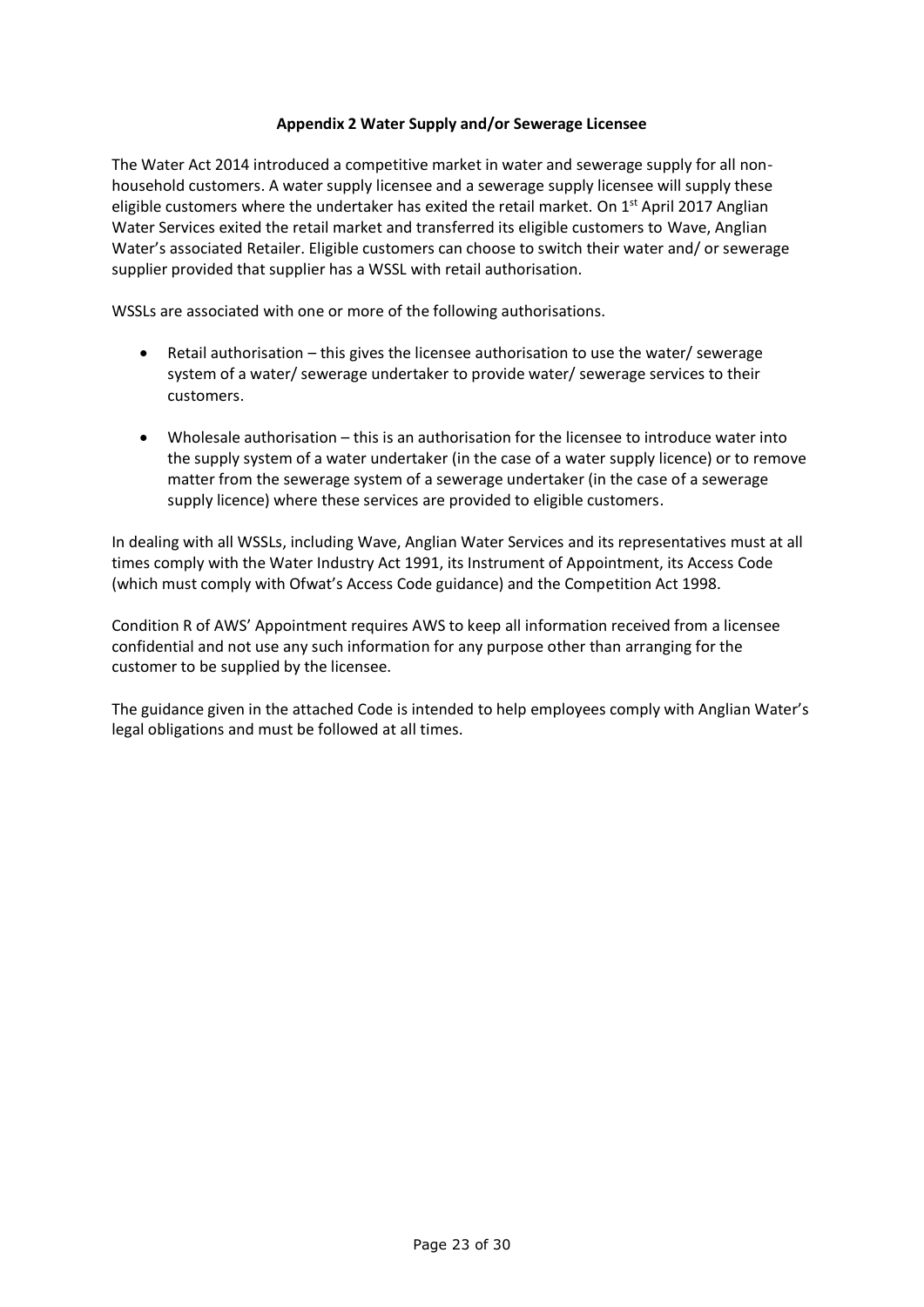# **Appendix 3 - Condition R, Non-discrimination and Confidentiality clauses**

## <span id="page-23-0"></span>Anti – Competitive behaviour

The Appointee shall not show undue preference towards, or undue discrimination against:

(a) Customers or potential customers (or classes of customers) of a licensed water supplier, as compared with either the Appointee's own customers or potential customers (or classes of customers) or the customers or potential customers (or classes of customers) of any other licensed water supplier; or

(b) A licensed water or sewerage supplier, as compared with any other licensed water supplier or the Appointee itself.

#### Obligations about information

(1) Whenever the Appointee is –

(a) negotiating with a licensed water and/or sewerage supplier the period for which and terms and conditions on which it might discharge any of its duties under sections 66A to 66C; or

(b) discharging any of those duties,

it shall ensure that legally enforceable terms exist about the confidentiality of information provided to or by it for those purposes.

(2) Without prejudice to the generality of sub-paragraph (1) above, the Appointee shall not use or disclose information received from or in relation to a licensed water and/ or sewerage supplier in the course or contemplation of the discharge of its duties under sections 66A to 66C or in the course or contemplation of its dealings with that licensed water supplier under sections 66A to 66C, except –

(a) for the purpose for which it was furnished and to the minimum extent necessary to discharge those duties or for those dealings;

- (b) where required or permitted by law; or
- (c) where otherwise agreed with the licensed water supplier.

(3) Without prejudice to the generality of sub-paragraph (1) and (2) above, and subject to subparagraphs (2)(a), (b) and (c) above, the Appointee shall ensure that information received from or in relation to a licensed water supplier in the course or contemplation of the discharge of its duties under sections 66A to 66C or in the course or contemplation of its dealings with or in relation to that licensed water supplier under sections 66A to 66C is not used or disclosed or otherwise distributed or disseminated within the Appointed Business otherwise than for the purposes for which the information was furnished.

(4) (a) The Appointee shall have a Compliance Code which complies with Compliance Guidance issued by the Authority...

b) Subject to sub-paragraph (c) below, the Appointee –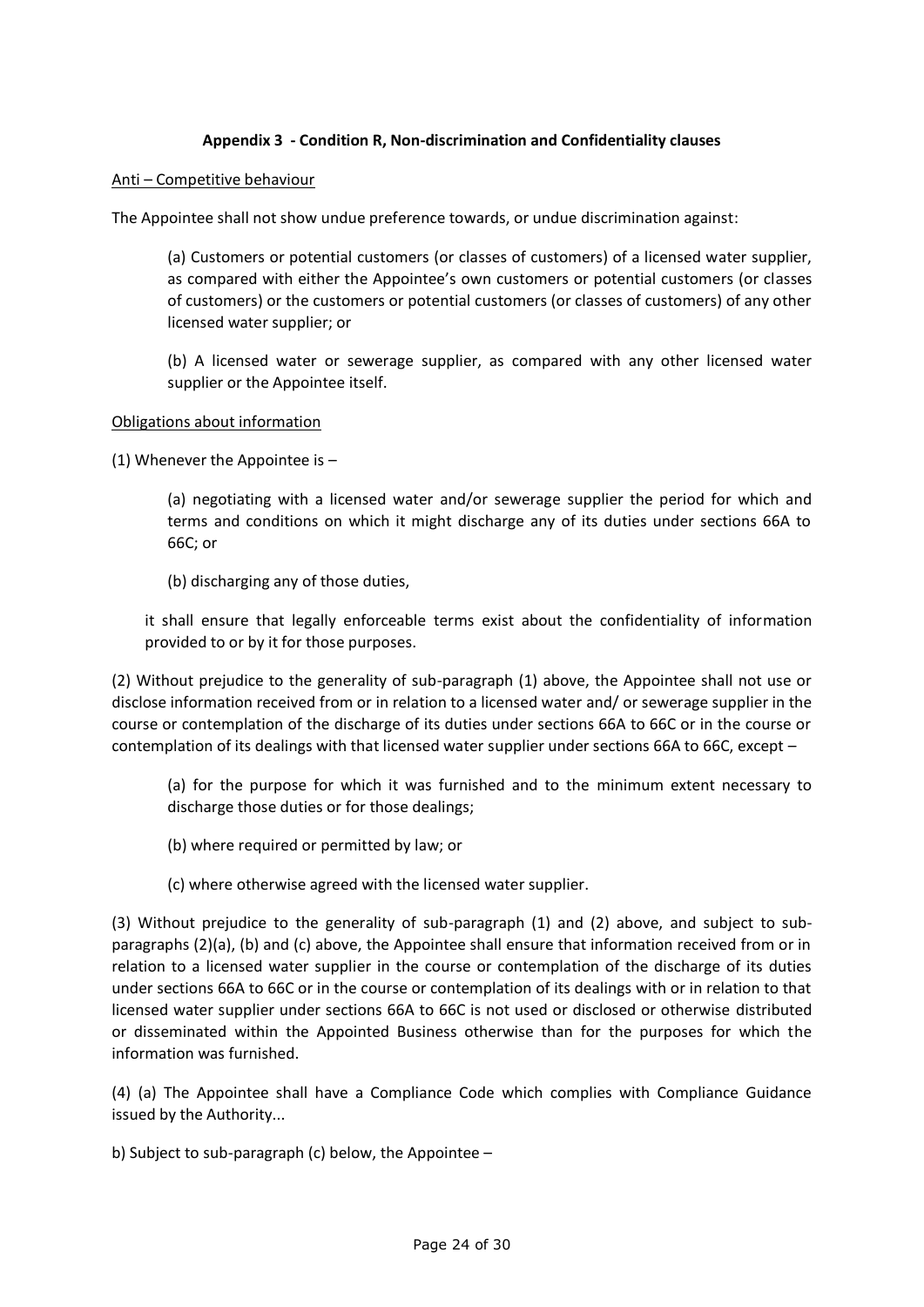(i) shall review its Compliance Code annually not later than the anniversary of the date upon which Compliance Guidance is first issued by the Authority; and

(ii) may at any time revise it.

(c) If the Authority revises its Compliance Guidance, the Appointee shall revise its Compliance Code to conform to such revised guidance, within the timescales set out by the Authority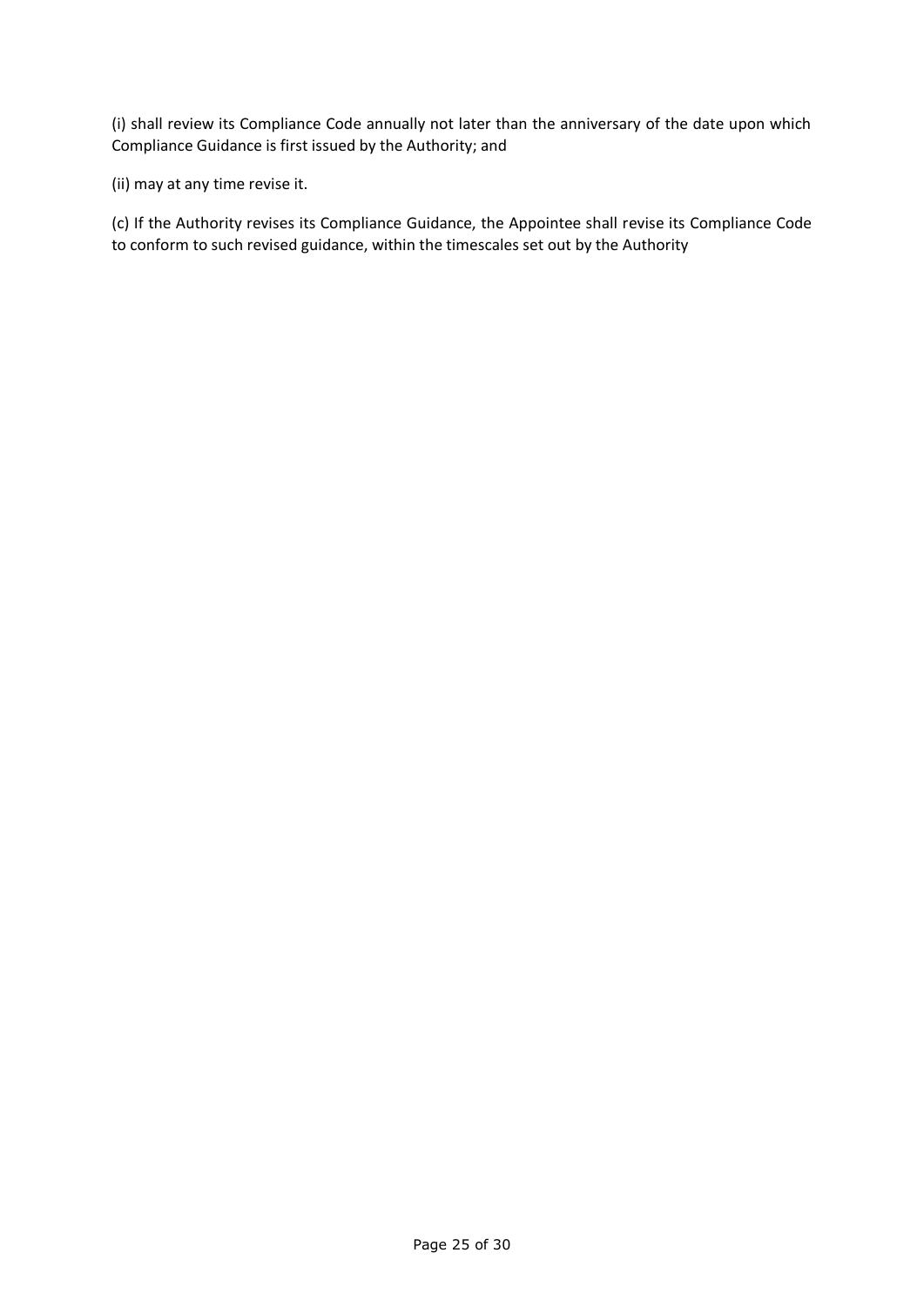# **Appendix 4 – Training & briefing**

<span id="page-25-0"></span>The following persons require Competition Act computer-based training, which references the Compliance Code:

| <b>Team members</b>                 | <b>Module in training</b> |         |                           |          |                  |                         |                          |          |
|-------------------------------------|---------------------------|---------|---------------------------|----------|------------------|-------------------------|--------------------------|----------|
|                                     | About                     | The Act | Anti-                     | Economic | AWS<br>Wholesale | Development<br>Services | Risk of anti-            | Emerging |
|                                     | the Act                   | and you | competitive<br>agreements | Terms    | and Wave         |                         | competitive<br>behaviour | markets  |
| <b>Development</b>                  |                           |         |                           |          |                  |                         |                          |          |
| <b>Services</b><br>All              |                           |         |                           |          |                  |                         |                          |          |
| Economic                            |                           |         |                           |          |                  |                         |                          |          |
| Regulation                          |                           |         |                           |          |                  |                         |                          |          |
| PS/SL/L/S                           |                           |         |                           |          |                  |                         |                          |          |
| Wholesale<br><b>Service Centre</b>  |                           |         |                           |          |                  |                         |                          |          |
| All                                 |                           |         |                           |          |                  |                         |                          |          |
| <b>Customer and</b>                 |                           |         |                           |          |                  |                         |                          |          |
| Wholesale                           |                           |         |                           |          |                  |                         |                          |          |
| <b>Services</b><br>(except WSC)     |                           |         |                           |          |                  |                         |                          |          |
| PS/SL/L/S                           |                           |         |                           |          |                  |                         |                          |          |
| <b>Water Services</b>               |                           |         |                           |          |                  |                         |                          |          |
| PS/SL                               |                           |         |                           |          |                  |                         |                          |          |
| Water                               |                           |         |                           |          |                  |                         |                          |          |
| <b>Recycling</b><br><b>Services</b> |                           |         |                           |          |                  |                         |                          |          |
| PS/SL                               |                           |         |                           |          |                  |                         |                          |          |
| Legal                               |                           |         |                           |          |                  |                         |                          |          |
| PS/SL/L/S                           |                           |         |                           |          |                  |                         |                          |          |
| <b>Asset Delivery</b>               |                           |         |                           |          |                  |                         |                          |          |
| PS/SL/L/S                           |                           |         |                           |          |                  |                         |                          |          |
| Laboratories<br>PS/SL/L/S           |                           |         |                           |          |                  |                         |                          |          |
| <b>Strategic</b>                    |                           |         |                           |          |                  |                         |                          |          |
| <b>Leaders</b>                      |                           |         |                           |          |                  |                         |                          |          |

Key:

PS: Principal Specialist SL: Strategic Leader L: Leader S: Specialist

The following teams that potentially will come into contact with processes that support the Compliance Code require awareness training:

- Catchment Quality Scientists, Water Recycling Services
- The @One Alliance
- ADMC, Asset Management
- Metering, Wholesale Services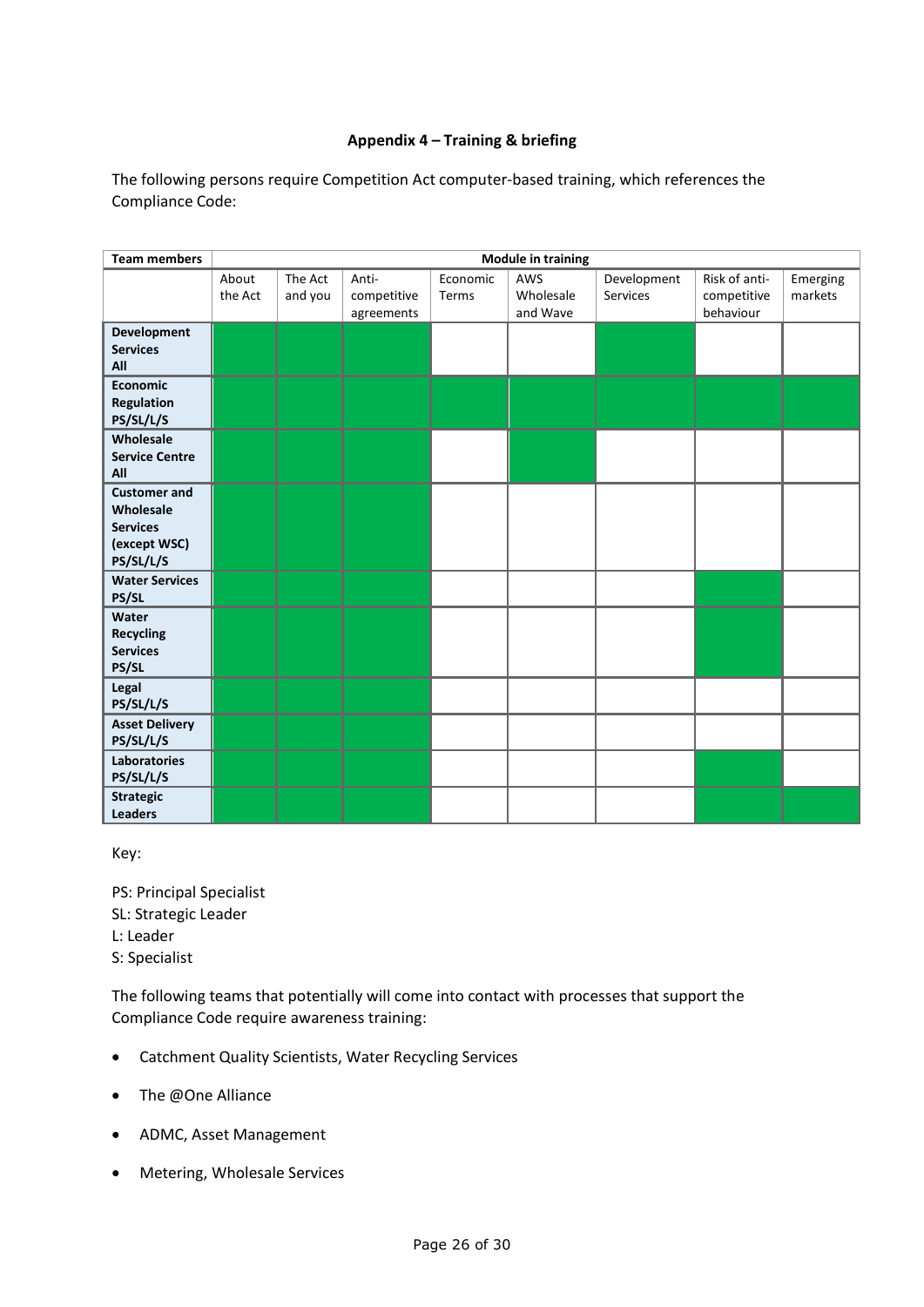- Income & Billing, Customer Services
- Contact Centre, Customer Services
- Water Services
- Water Recycling Services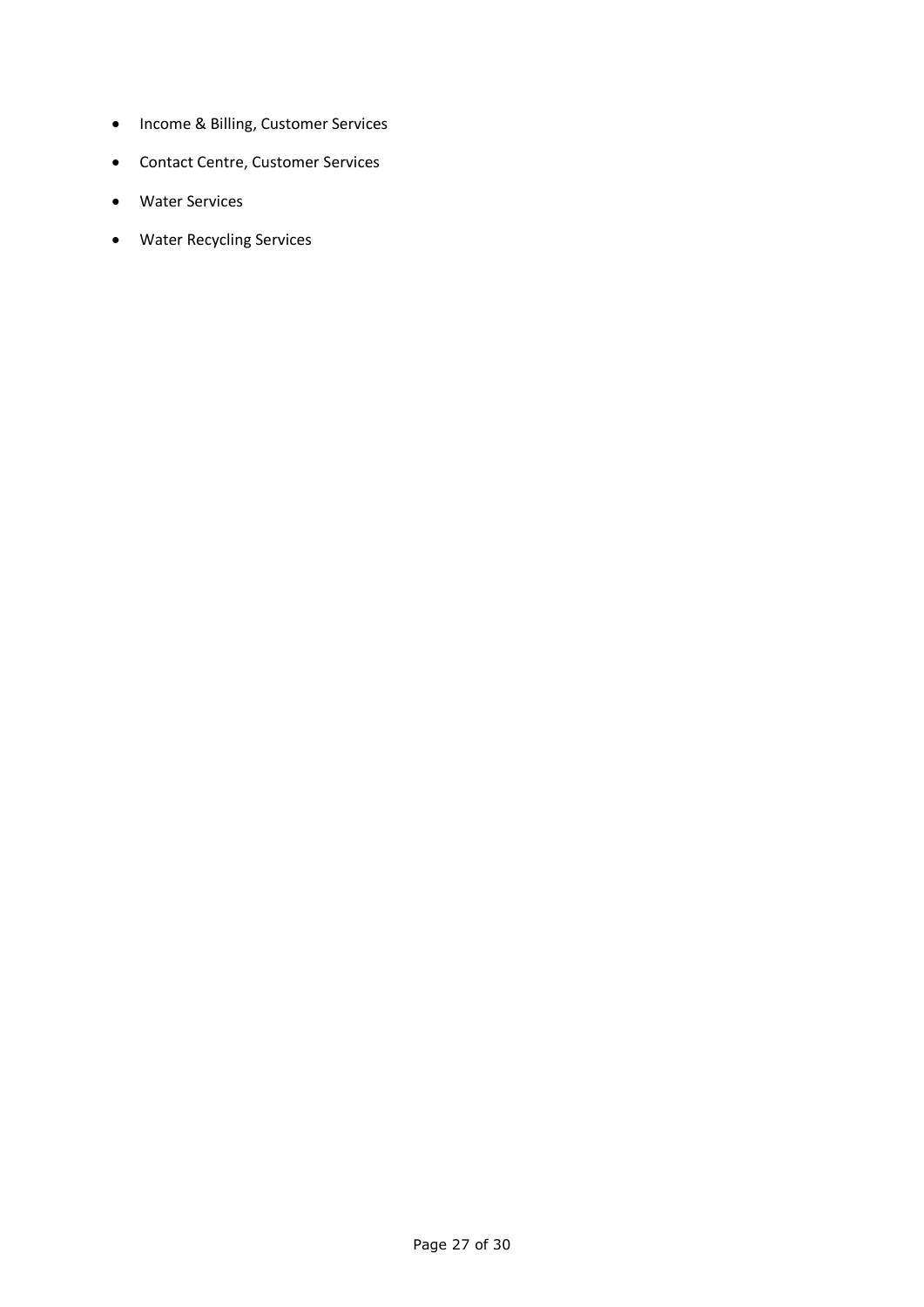# <span id="page-27-0"></span>**Appendix 5 - Guidance for Asset Intelligence in relation to Developments**

#### **A Design Assumptions**

Over many years Anglian Water has developed design assumptions (for example instantaneous peak flow) based on historical data and commissioned studies. NAV Applicants develop different assumptions and provide data that may not correlate to data Anglian Water would expect.

In such cases, it is important to confirm the information proposed and how it varies from standard Anglian Water design assumptions. An indicative cost should also be provided to advise the NAV Applicants of future reinforcements that may result because of incorrect design assumptions.

However, Anglian Water should use the design assumptions provided by the NAV Applicant. If this is required it must be made clear by the party requesting the work. Anglian Water retains the right to physically limit the peak discharge rates from NAV Areas.

#### **B Strategic Infrastructure**

Anglian Water's strategy is to make an early assessment as to whether strategic mains or sewers are required across developments in an area (normally during the Local Development Framework process).

Water and Water Recycling Asset Intelligence must define the development of strategic mains/sewers.

The guiding principle should be that customers across the Anglian region should not subsidise the cost of additional capacity provided for new development.

Both NAV Applicants and Anglian Water's Development Services team must be treated the same way in contributing to the cost of strategic mains/sewers. This is by way of our Zonal Charging.

Where applicable, Anglian Water must state there are strategic off-site mains contributing capacity to a site at the earliest opportunity.

The NAV Applicant/Developer/Self Lay Provider will contribute in line with the Zonal Charging policy for strategic main/sewer.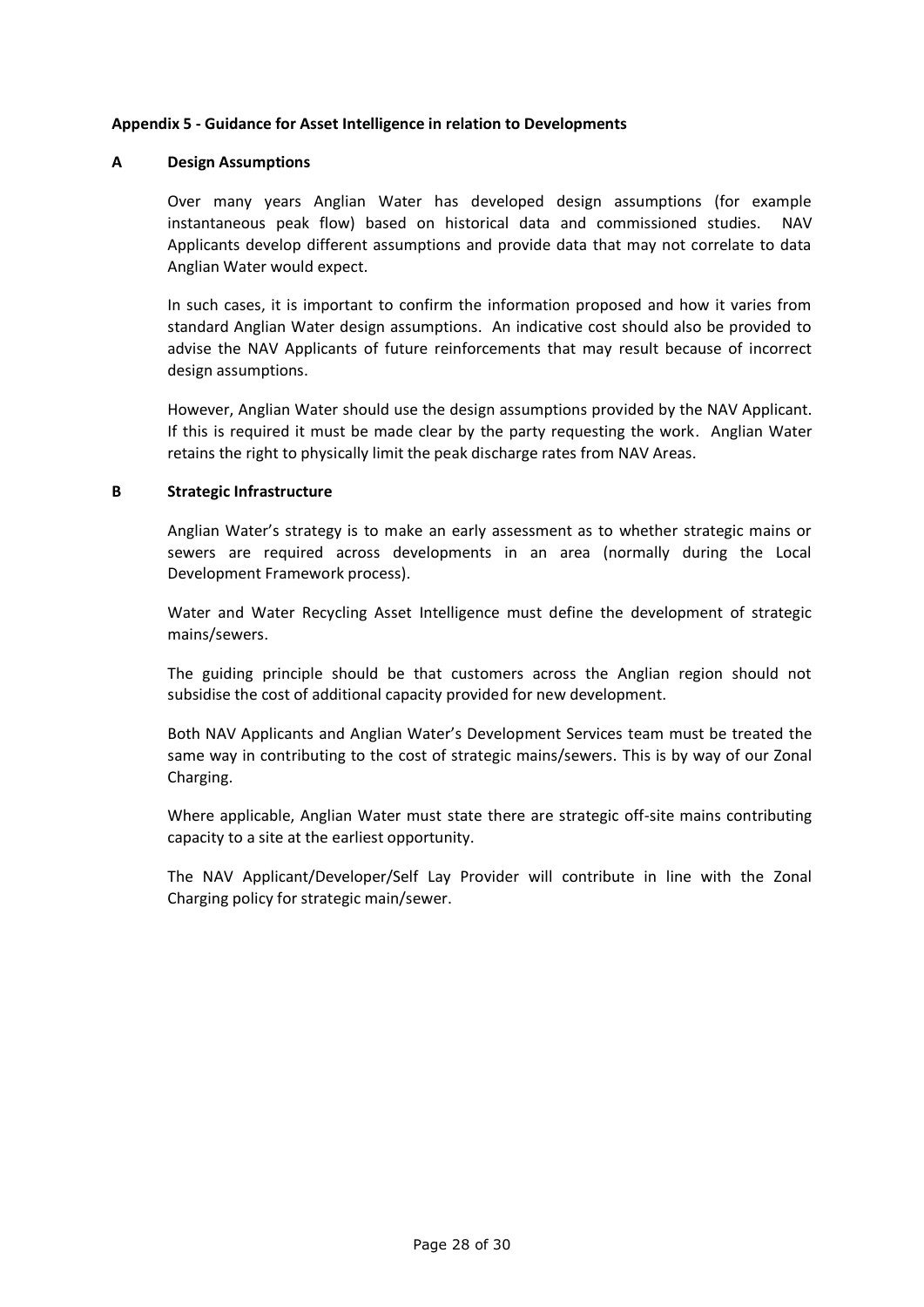# **C Sharing solutions with other interested parties**

As a rule, design solutions developed as a response to developer enquiries (either directly or via an NAV Applicant) are classed as Confidential Information and must not be shared with other NAV Applicants;

However, if the design philosophy of the offsite reinforcements and/or connections changes, such as discovering that the surrounding networks can be rezoned or attenuation can be provided instead of increasing sewer size; this information must be shared with all parties bidding to supply a development site, and their respective design solutions amended and reestimated accordingly. This must be managed with Development Services.

In addition, if a NAV Applicant is using peak flow rates substantially more or less than Anglian Waters' standard calculation, then the NAV must be made aware that there is a discrepancy with the assumptions Anglian Water use in writing. All responses must use the peak flows assumed by the Retailers.

# **D Meeting notes**

Designing a solution for a development may involve direct meetings with a NAV Applicant.

In such cases, meeting notes are required to confirm the following:

- Design options discussed and recommended solutions.
- Information shared from other applicants.
- Agreed actions.
- Agreed timescales.

All solutions and notes must be saved and provided to the Pre-development Team for inclusion on Inflow .

# **E Meeting/talking/communicating with NAV Applicants**

From time to time Water and Water Recycling Asset Intelligence will need to clarify and discuss design options with a NAV Applicant. In these circumstances, individuals should take into account the following points:

- Focus on area of expertise.
- If topics of discussion move outside your area of expertise, refer the Retailer to an individual in Anglian Water Wholesale that can answer this question.
- Confirm discussion points in writing.
- Copies of notes should also be sent to the Pre-Development Team and held on Infow.
- Will not divulge any details of other detailed appraisal requests they have received previously to anyone*.*